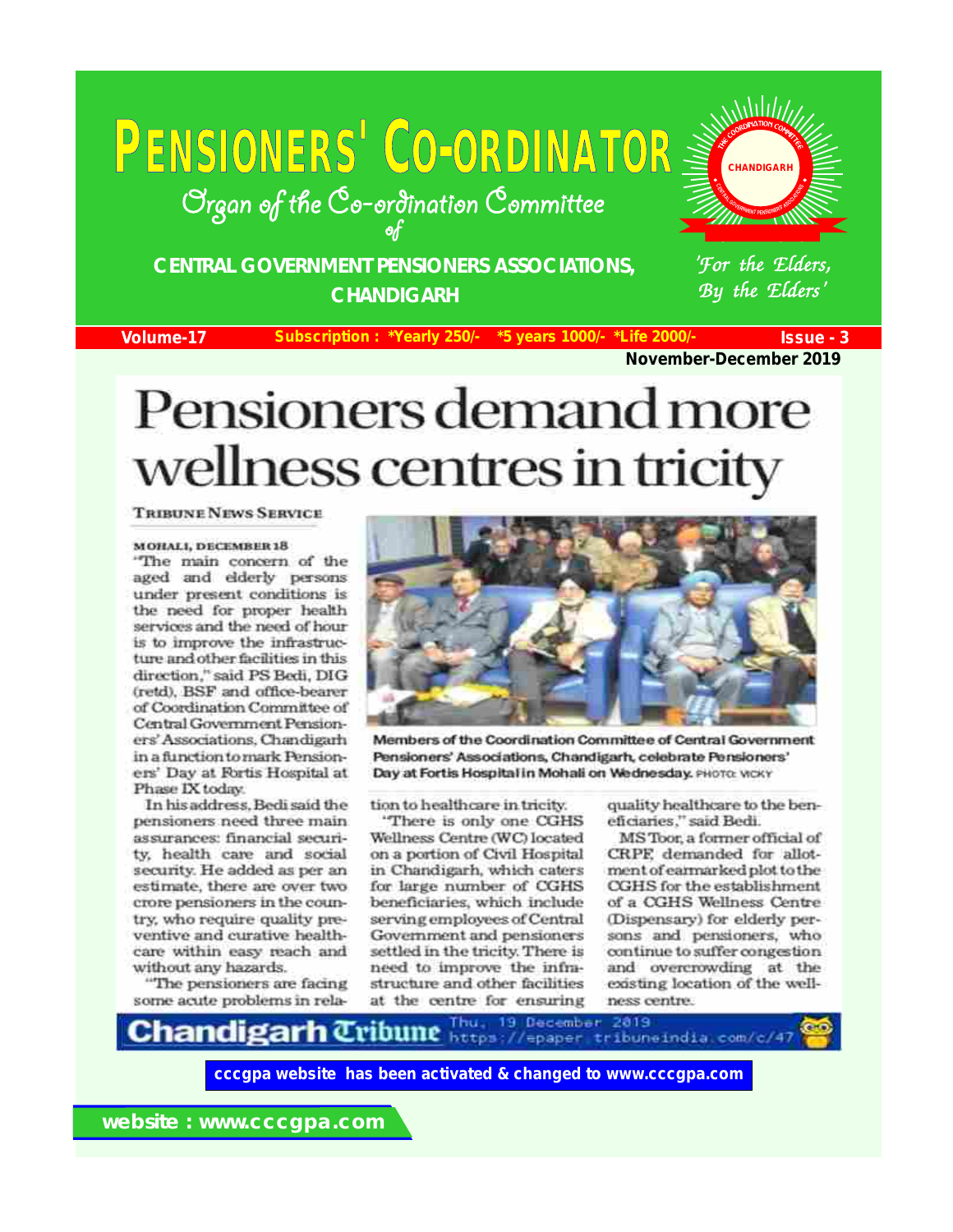

- 
- Maximum Loan 14 Lac
- Maximum Tenure 5 Years
- Minimal Paperwork
- 0% Margin

Visit bank.sbi

 $000000$ 

The light

IXCApp)



## Jitne apps utne jhanjhat. Uninstall the jhanjhats.



Lifestyle & banking, dono. Download & Register now<br>sbiyono.sbi

SHOPPING I INVESTMENTS I BANKING I TICKETS I FOOD I MORE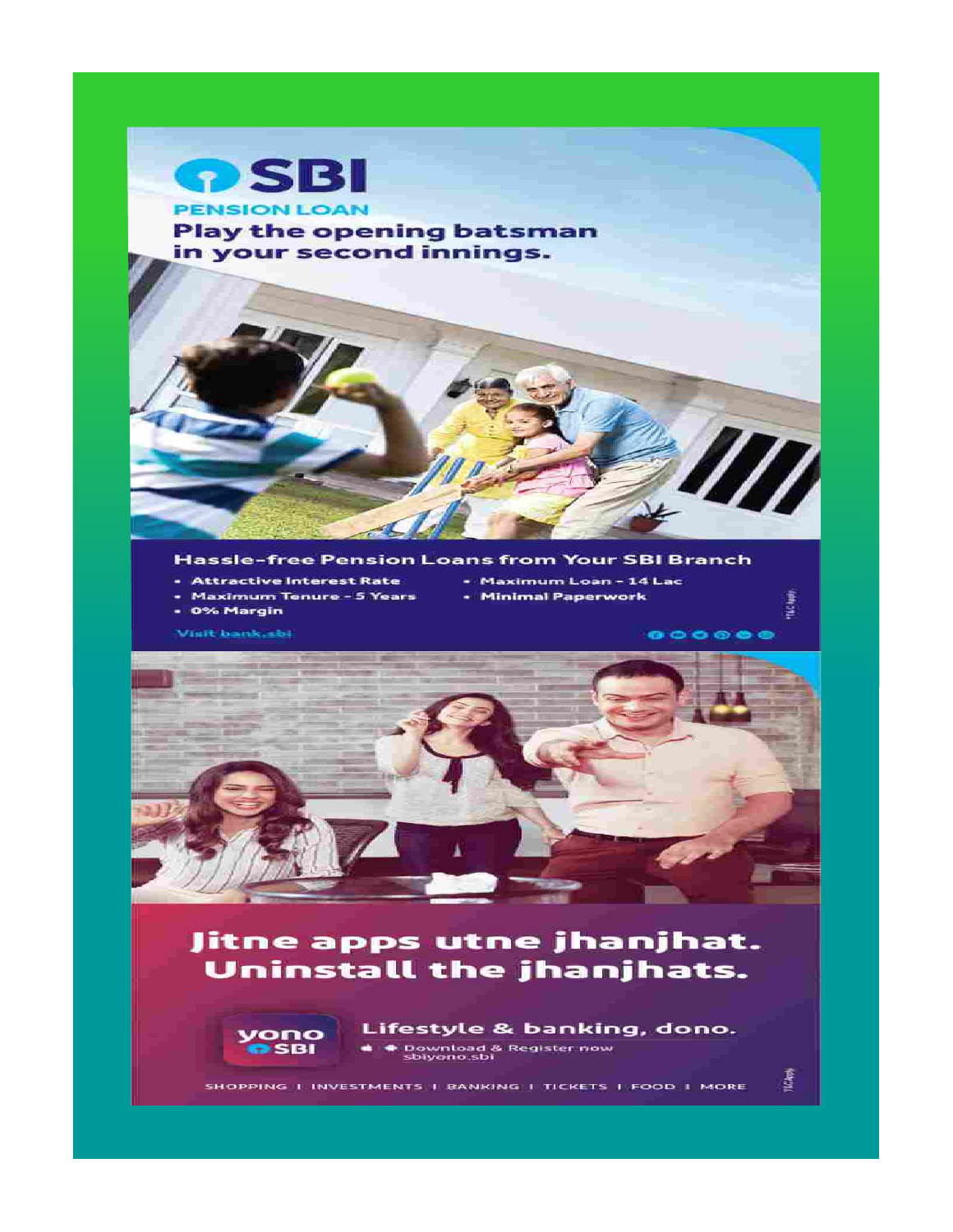#### **Revision of pension of Pre-2006 pensioners who retired from the 5th CPC scale of Rs. 6500- 10500/- or equivalent pay scale in the earlier Pay Commission periods w.e.f. 1.1.2006**

No. 38/33/12-P&PW (A) Government of India Ministry of Personnel, PG & Pensions Department of Pension & Pensioners' Welfare

3rd Floor, Lok Nayak Bhawan Khan Market, New Delhi-110 003 Dated the 9th July, 2019

#### **Office Memorandum**

#### **Sub: - Revision of pension w.e.f. 1.1.2006 of Pre-2006 pensioners who retired from the 5th CPC scale of Rs. 6500-10500/- or equivalent pay scale in the earlier Pay Commission periods.**

Instructions have been issued vide this Department's OM of even number dated 4.1.2019 that for the purpose of revision of pension/family pension w.e.f. 1.1.2006 under para 4.2 of the 0.M. dated 1.9.2008, the Grade Pay of Rs. 4600/- may be considered as the corresponding Grade pay in the case of pre-2006 pensioners who retired/died in the 5th CPC scale of Rs. 6500-10500/- or equivalent pay scale in the earlier Pay Commission periods. It was also provided that the revised pension w.c.f. 1,1.2006 in terms of para 4.2 of OM dated 1.9.2008, for the pre-2006 pensioners who retired from the pay scale of Rs, 6500-10500/- in the 5 th CPC or equivalent pay scales in the earlier Pay Commissions would be Rs. 8345/-. The entries at serial number 13 in the annexure of this Department's OM No. 38/37/08- P&PW(A) dated 28.1.2013 were also revised accordingly.

2. This Department has issued concordance tables for revision of pension, w.e.f. 1.1.2016, of pre-2016 pensioners by notional fixation of pay in the 7th CPC vide this Departments OM dated 6.7.2017, Tables No.24 & 25 in these concordance tables indicated the revised pension/family pension based on the corresponding 6th CPC grade pay of Rs. 4200/- in respect of pre-2006 pensioners/family pensioners who retired/died in the 5th CPC scale of 6500-10500/- or equivalent pay scale in the earlier Pay Commission periods. Consequent on the decision to consider the Grade Pay of Rs. 4600/- as the corresponding Grade pay in the case of pre-2006 pensioners who retired/died in the 5th CPC scale of Rs. 6500-105001- or equivalent pay scale in the earlier Pay Commission periods and based on the fitment tables provided by Ministry of Finance (Department of Expenditure), Tables No.24 & 25 have been revised. Accordingly, revised concordance Tables No.24 & 25 arc enclosed herewith.

3. All the Ministries/Departments are requested to revise pension/family pension w.e.f. 01.2016 in respect of pre-2006 pensioner family pensioners who retired/died in the 5th CPC scale of Rs. 6500-10500/- or equivalent pay scale in the earlier Pay Commission periods using the concordance tables enclosed herewith, The other provisions/instructions for revision of pension of pre-2016 pensioners, as contained in this Department's OM of even number dated 12.5.2017 and 6.7.2017 will remain unchanged.

4. This issues with the approval of Ministry of Finance (Department of Expenditure) vide their OM No. 30- 1/33(c)/2016-1.C./E.III,Adated 28.6.2019.

5. Hindi version will follow. (Ruchir Mittal) Deputy Secretary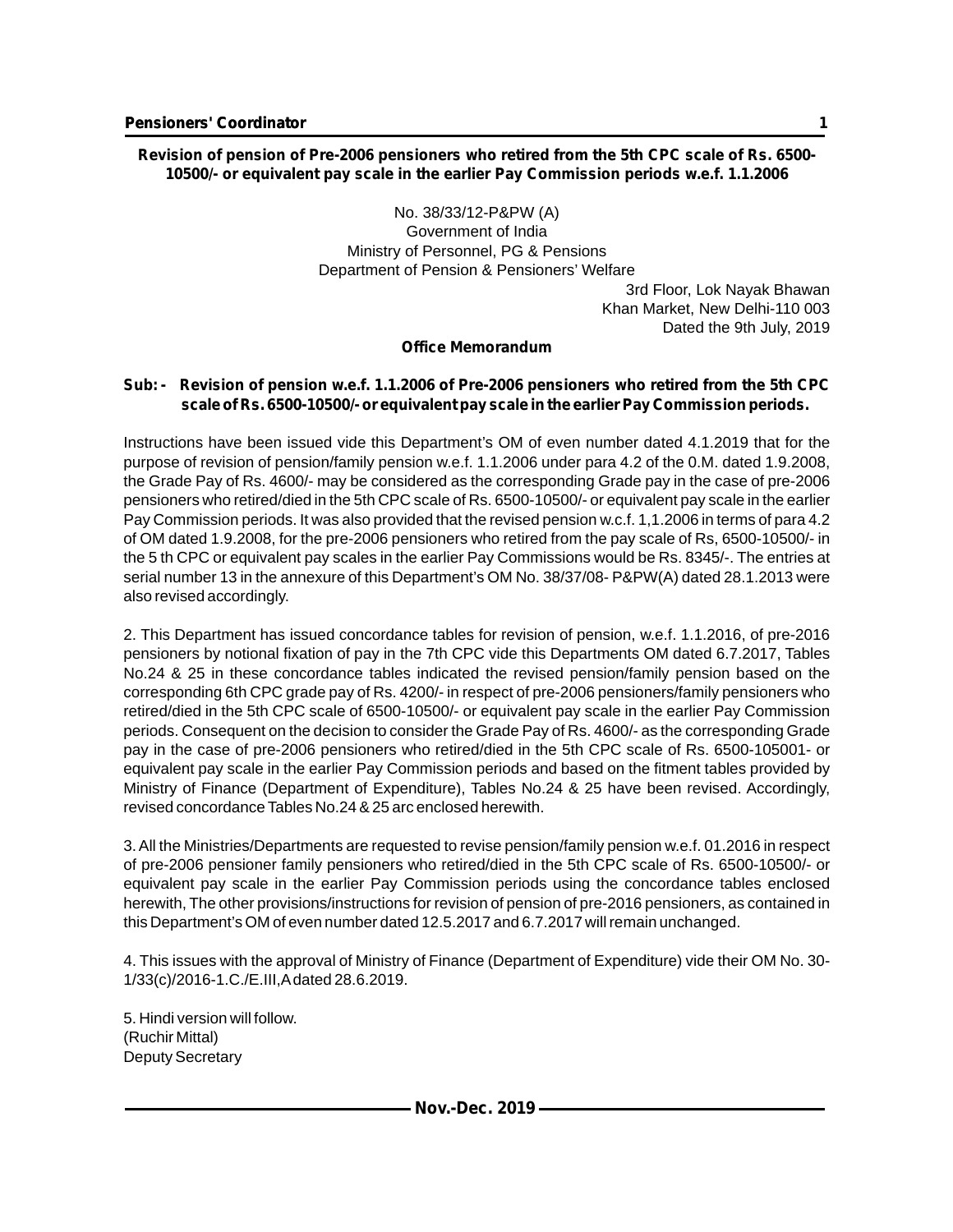#### **Table No.24 (Revised)**

Scale of pay/Pay in the Pay Band & Grade Pay at the time of retirement

| From 01.01.1986 to<br>31.12.1995       | 2000-60-2300-75-3200   |
|----------------------------------------|------------------------|
| From 01.01.1996 to<br>31.12.2005       | 6500-200-10500         |
| From 01.01.2006 to<br>31.12.2015       | 9300-34800 GP-4600     |
| Corresponding level<br>w.e.f. 1.1.2016 | Level 7 (44900-142400) |

|                                                      | Pay range for                                              |                                                         |         | Revised |                                      |                                                                                          |                                                     |
|------------------------------------------------------|------------------------------------------------------------|---------------------------------------------------------|---------|---------|--------------------------------------|------------------------------------------------------------------------------------------|-----------------------------------------------------|
| <b>Basic Pay From</b><br>01.01.1986 to<br>31.12.1995 | <b>Basic Pay</b><br>From<br>01.01.1996<br>to<br>31.12.2005 | <b>Basic Pay</b><br>Fram<br>01.01.2006 to<br>31.12.2015 | Minimum | Maximum | Notional<br>Pay as on<br>01.01.2016. | Pension<br>/Linhance<br>d Familly<br>pension (if<br>applicable<br>$)$ w.e.f.<br>1.1.2016 | Revised<br>Familly<br>pension<br>w.e.f.<br>1.1.2016 |
| 2000                                                 | 6500                                                       | 16690                                                   |         | 17470   | 44900                                | 22450                                                                                    | 13470                                               |
| 2060                                                 | 6500                                                       | 16690                                                   |         | 17470   | 44900                                | 22450                                                                                    | 13470                                               |
| 2120                                                 | 6500                                                       | 16690                                                   |         | 17470   | 44900                                | 22450                                                                                    | 13470                                               |
| 2180                                                 | 6700                                                       | 17070                                                   |         | 17470   | 44900                                | 22450                                                                                    | 13470                                               |
| 2240                                                 | 6900                                                       | 17440                                                   |         | 17470   | 44900                                | 22450                                                                                    | 13470                                               |
| 2300                                                 | 7100                                                       | 17810                                                   | 17480   | 17970   | 46200                                | 23100                                                                                    | 13860                                               |
| 2375                                                 | 7300                                                       | 18180                                                   | 17980   | 18520   | 47600                                | 23800                                                                                    | 14280                                               |
| 2450                                                 | 7500                                                       | 18550                                                   | 18530   | 19060   | 49000                                | 24500                                                                                    | 14700                                               |
| 2525                                                 | 7700                                                       | 18930                                                   | 18530   | 19060   | 49000                                | 24500                                                                                    | 14700                                               |
| 2600                                                 | 7900                                                       | 19300                                                   | 19070   | 19640   | 50500                                | 25250                                                                                    | 15150                                               |
| 2675                                                 | 8100                                                       | 19670                                                   | 19650   | 20230   | 52000                                | 26000                                                                                    | 15600                                               |
| 2750                                                 | 8300                                                       | 20040                                                   | 19650   | 20230   | 52000                                | 26000                                                                                    | 15600                                               |
|                                                      | 8500                                                       | 20410                                                   | 20240   | 20850   | 53600                                | 26800                                                                                    | 16080                                               |
| 2825                                                 | 8700                                                       | 20790                                                   | 20240   | 20850   | 53600                                | 26800                                                                                    | 16080                                               |
| 2900                                                 | 8900                                                       | 21160                                                   | 20860   | 21470   | 55200                                | 27600                                                                                    | 16560                                               |
| 2975                                                 | 9100                                                       | 21530                                                   | 21480   | 22140   | 56900                                | 28450                                                                                    | 17070                                               |
| 3050                                                 | 9300                                                       | 21900                                                   | 21480   | 22140   | 56900                                | 28450                                                                                    | 17070                                               |
| 3125                                                 | 9500                                                       | 22270                                                   | 22150   | 22800   | 58600                                | 29300                                                                                    | 17580                                               |
| 3200                                                 | 9700                                                       | 22650                                                   | 22150   | 22800   | 58600                                | 29300                                                                                    | 17580                                               |
| 3275                                                 | 9900                                                       | 23020                                                   | 22810   | 23500   | 60400                                | 30200                                                                                    | 18120                                               |
| 3350                                                 | 10100                                                      | 23390                                                   | 22810   | 23500   | 60400                                | 30200                                                                                    | 18120                                               |
|                                                      | 10300                                                      | 23760                                                   | 23510   | 24200   | 62200                                | 31100                                                                                    | 18660                                               |
| 3425                                                 | 10500                                                      | 24130                                                   | 23510   | 24200   | 62200                                | 31100                                                                                    | 18660                                               |
|                                                      | 10700                                                      | 24510                                                   | 24210   | 24940   | 64100                                | 32050                                                                                    | 19230                                               |
|                                                      | 10900                                                      | 24880                                                   | 24210   | 24940   | 64100                                | 32050                                                                                    | 19230                                               |
|                                                      | 11100                                                      | 25250                                                   | 24950   | 25680   | 66000                                | 33000                                                                                    | 19800                                               |
|                                                      |                                                            |                                                         | 25690   | 26450   | 68000                                | 34000                                                                                    | 20400                                               |
|                                                      |                                                            |                                                         | 26460   | 27230   | 70000                                | 35000                                                                                    | 21000                                               |
|                                                      |                                                            |                                                         | 27240   | 28050   | 72100                                | 36050                                                                                    | 21630                                               |
|                                                      |                                                            |                                                         | 28060   | 28910   | 74300                                | 37150                                                                                    | 22290                                               |
|                                                      |                                                            |                                                         | 28920   | 29760   | 76500                                | 38250                                                                                    | 22950                                               |
|                                                      |                                                            |                                                         | 29770   | 30660   | 78800                                | 39400                                                                                    | 23640                                               |
|                                                      |                                                            |                                                         | 30670   | 31590   | 81200                                | 40600                                                                                    | 24360                                               |
|                                                      |                                                            |                                                         | 31600   | 32520   | 83600                                | 41800                                                                                    | 25080                                               |
|                                                      |                                                            |                                                         | 32530   | 33500   | 86100                                | 43050                                                                                    | 25830                                               |
|                                                      |                                                            |                                                         | 33510   | 34510   | 88/00                                | 44350                                                                                    | 26610                                               |
|                                                      |                                                            |                                                         | 34520   | 35560   | 91400                                | 45/00                                                                                    | 27420                                               |
|                                                      |                                                            |                                                         | 35570   | 36610   | 94100                                | 47050                                                                                    | 28230                                               |
|                                                      |                                                            |                                                         | 36620   | 37700   | 96900                                | 48450                                                                                    | 29070                                               |
|                                                      |                                                            |                                                         | 37710   | 38830   | 99800                                | 49900                                                                                    | 29940                                               |
|                                                      |                                                            |                                                         | 38840   | 40000   | 102800                               | 51400                                                                                    | 30840                                               |
|                                                      |                                                            |                                                         | 40010   | 41200   | 105900                               | 52950                                                                                    | 31770                                               |
|                                                      |                                                            |                                                         | 41210   | 42450   | 109100                               | 54550                                                                                    | 32730                                               |
|                                                      |                                                            |                                                         | 42460   | 43730   | 112400                               | 56200                                                                                    | 33720                                               |
|                                                      |                                                            |                                                         | 43740   | 45050   | 115800                               | 57900                                                                                    | 34740                                               |
|                                                      |                                                            |                                                         | 45060   | 46420   | 119300                               | 59650                                                                                    | 35790                                               |
|                                                      |                                                            |                                                         | 46430   | 47820   | 122900                               | 61450                                                                                    | 36870                                               |
|                                                      |                                                            |                                                         | 47830   | 49260   | 126600                               | 63300                                                                                    | 37980                                               |
|                                                      |                                                            |                                                         | 49270   | 50730   | 130400                               | 65200                                                                                    | 39120                                               |
|                                                      |                                                            |                                                         | 50740   | 52250   | 134300                               | 67150                                                                                    | 40290                                               |
|                                                      |                                                            |                                                         | 52260   | 53810   | 138300                               | 69150                                                                                    | 41490                                               |
|                                                      |                                                            |                                                         | 53820   | 55400   | 142400                               | /1200                                                                                    | 42720                                               |
|                                                      |                                                            |                                                         |         |         |                                      |                                                                                          |                                                     |

**Nov.-Dec. 2019**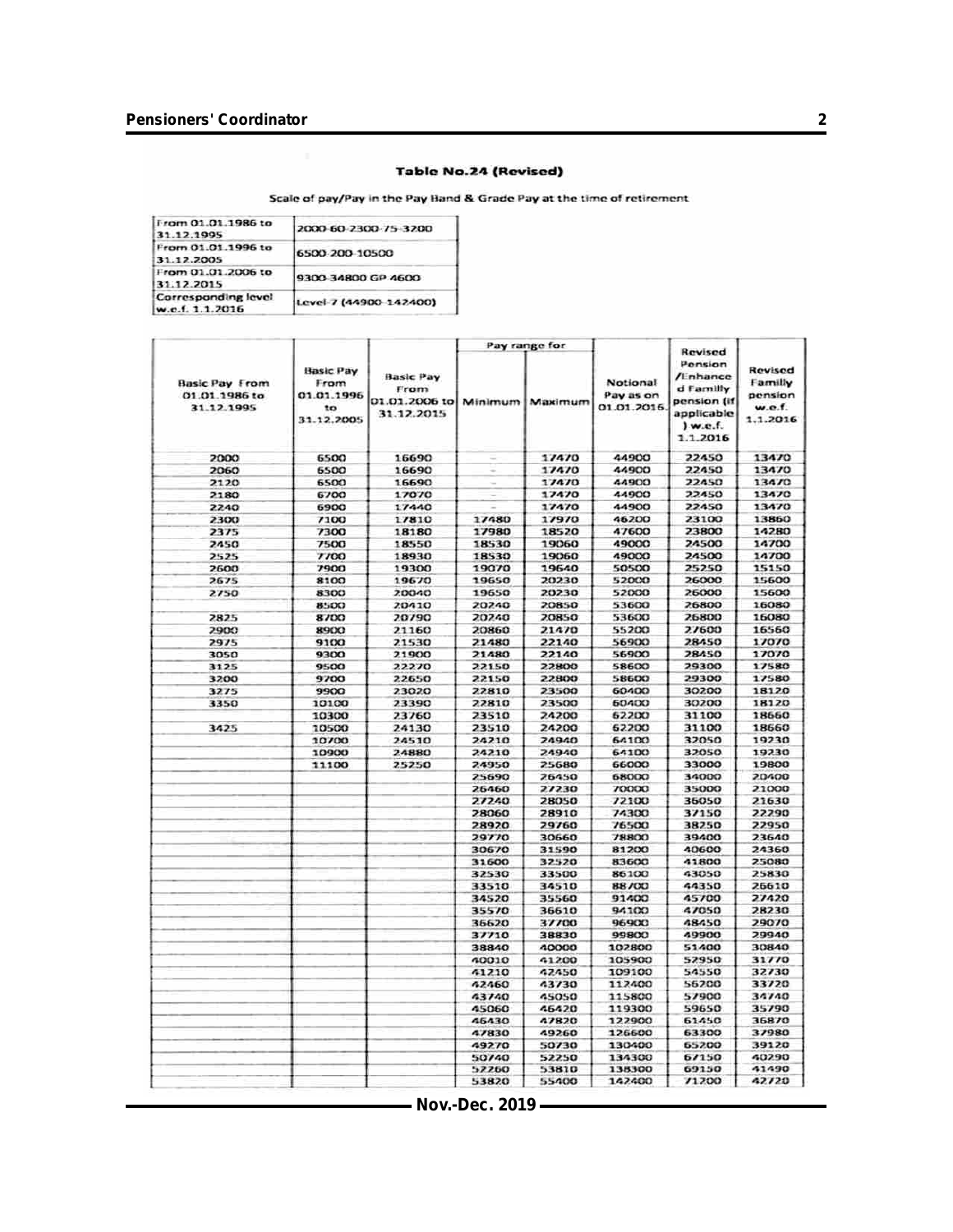#### **Table No.25 (Revised)**

Scale of pay/Pay in the Pay Band & Grade Pay at the time of retirement

| rom 01.01.1986 to<br>12.1995         | 2000-60-2300-75-3200-100-3500 |
|--------------------------------------|-------------------------------|
| rom 01.01.1996 to<br>1:12.2005       | 6500-200-10500                |
| rom 01.01.2006 to<br>31 12 2015      | 9300-34800 GP 4600            |
| Corresponding level w.e.f.<br>1.2016 | Lovel 7 (44900 142400)        |

| Basic Pay From 01.01.1986<br>to 31.12.1995 | <b>Basic Pay</b><br>From<br>03.01.1996<br>to | <b>Basic Pay From</b><br>01.01.2005 to<br>31.12.2015 | <b><i>Pay rumpe for</i></b><br>pensioners retired<br>during 1.1 2006 to<br>31.12.2015 |              | Notional Pay<br>as on<br>01.01.2016 | <b>Revised Pension</b><br>/i-nhanced<br><b>Family pension</b><br>(if applicable) | Revised<br>Family<br>pension<br>w.e.f. |
|--------------------------------------------|----------------------------------------------|------------------------------------------------------|---------------------------------------------------------------------------------------|--------------|-------------------------------------|----------------------------------------------------------------------------------|----------------------------------------|
|                                            | 31.12.2005                                   |                                                      | Minimum                                                                               | Maximum      |                                     | w.e.f. 1.1.2016                                                                  | 1.1.2016                               |
| 2000                                       | 6500                                         | 16690                                                |                                                                                       | 17470        | 44900                               | 22450                                                                            | 13470                                  |
| 2050                                       | 6500                                         | 16690                                                |                                                                                       | 17470        | 44900                               | 22450                                                                            | 13470                                  |
| 2120                                       | 6500                                         | 16690                                                |                                                                                       | 17470        | 44900                               | 22450                                                                            | 13470                                  |
| 2180                                       | 5700                                         | 17070                                                |                                                                                       | 17470        | 44900                               | 22450                                                                            | 13470                                  |
| 2240                                       | 6900                                         | 17440                                                |                                                                                       | 17470        | 44900                               | 22450                                                                            | 13470                                  |
| 2300                                       | 7100                                         | 17810                                                | 17480                                                                                 | 17970        | 46200                               | 23100                                                                            | 13860                                  |
| 2375                                       | 7300                                         | 18180                                                | 17980                                                                                 | 18520        | <b>47600</b>                        | 23800                                                                            | 14280                                  |
| 2450                                       | 7500                                         | 18550                                                | 18530                                                                                 | 19060        | <b>49000</b>                        | 24500                                                                            | 14700                                  |
| 2525                                       | 7700                                         | 18930                                                | 18530                                                                                 | 19060        | 49000                               | 24500                                                                            | 14700                                  |
| 2600                                       | 7900                                         | 19300                                                | 19070                                                                                 | 19640        | 50500                               | 25250                                                                            | 15150                                  |
| 2675                                       | 8100                                         | 19670                                                | 19650                                                                                 | 20230        | 52000                               | <b>26000</b>                                                                     | 15600                                  |
| 7750                                       | 8300                                         | 20040                                                | 19650                                                                                 | 20230        | 52000                               | 26000                                                                            | 15600                                  |
|                                            | <b>H500</b>                                  | 20410                                                | 20240                                                                                 | 20850        | 53600                               | <b>26800</b>                                                                     | 16080                                  |
| 2825                                       | 8700                                         | 20790                                                | 20240                                                                                 | 20850        | 53600                               | 26800                                                                            | 15080                                  |
| 2900                                       | 8900                                         | 21160                                                | 20860                                                                                 | 21470        | 55200                               | 27600                                                                            | 16560                                  |
| 2975                                       | 9100                                         | 21530                                                | 21480                                                                                 | 22140        | 56900                               | 28450                                                                            | 17070                                  |
| 3050                                       | 9300                                         | 21900                                                | 21480                                                                                 | 22140        | 56900                               | 28450                                                                            | 17070                                  |
| 3125                                       | 9500                                         | 22270                                                | 22150                                                                                 | 22800        | 58500                               | 29300                                                                            | 17580                                  |
| 3200                                       | 9700                                         | 22650                                                | 22150                                                                                 | 22800        | 58600                               | 29300                                                                            | 17580                                  |
|                                            | 9900                                         | 23020                                                | 22810                                                                                 | 23500        | <b>60400</b>                        | 30200                                                                            | 18120                                  |
| 3300                                       | 10100                                        | 23390                                                | 22810                                                                                 | 23500        | 60400                               | 30200                                                                            | 18120                                  |
| 3400                                       | 10300                                        | 23760                                                | 29510                                                                                 | 2/12/33      | 62200                               | 31100                                                                            | 18660                                  |
| 3500                                       | 10500                                        | 24130                                                | 23510                                                                                 | 24200        | 62200                               | 31100                                                                            | 18660                                  |
| 3600                                       | 10500                                        | 24130                                                | 23510                                                                                 | 24200        | 62200                               | 31100                                                                            | 18560                                  |
| 3700                                       | 10500                                        | 24130                                                | 23510                                                                                 | 24200        | 62200                               | 31100                                                                            | 18560                                  |
| 3800                                       | 10500                                        | 24130                                                | 23510                                                                                 | 24200        | 62200                               | 31100                                                                            | 18660                                  |
|                                            | 10/00                                        | 24510                                                | 24210                                                                                 | 24940        | 64100                               | 32050                                                                            | 19230                                  |
|                                            | 10900                                        | 24880                                                | 24210                                                                                 | 24940        | 64100                               | 32050                                                                            | 19230                                  |
|                                            |                                              | 25250                                                | 24950                                                                                 | <b>256BO</b> | 66000                               | 33000                                                                            | 19800                                  |
|                                            | 11100                                        |                                                      | 25690                                                                                 | 26450        | 68000                               | 34000                                                                            | 20400                                  |
|                                            |                                              |                                                      |                                                                                       | 27230        | 70000                               | 35000                                                                            | 21/300                                 |
|                                            |                                              |                                                      | 26460                                                                                 |              |                                     |                                                                                  |                                        |
|                                            |                                              |                                                      | 27240                                                                                 | 28050        | 72100                               | 36050                                                                            | 21630                                  |
|                                            |                                              |                                                      | 28060                                                                                 | 28910        | 74300                               | 37150                                                                            | 22290<br>22950                         |
|                                            |                                              |                                                      | 28920                                                                                 | 29760        | 76500<br>78800                      | 38250<br>39400                                                                   | 23540                                  |
|                                            |                                              |                                                      | 29770                                                                                 | 30660        |                                     |                                                                                  | 24360                                  |
|                                            |                                              |                                                      | 30670                                                                                 | 31590        | 81200                               | 40600                                                                            |                                        |
|                                            |                                              |                                                      | 31600                                                                                 | 32520        | 83600                               | 41800                                                                            | 25080                                  |
|                                            |                                              |                                                      | 32530                                                                                 | 33500        | 96100                               | 43050                                                                            | 25830                                  |
|                                            |                                              |                                                      | 33510                                                                                 | 34510        | 88700                               | 44350<br>45700                                                                   | 26510<br>27420                         |
|                                            |                                              |                                                      | 34520                                                                                 | 35560        | 91400                               |                                                                                  |                                        |
|                                            |                                              |                                                      | 35570                                                                                 | 36610        | 94100                               | 47050                                                                            | 28230                                  |
|                                            |                                              |                                                      | 36620                                                                                 | 37700        | 96900                               | 48450                                                                            | 29070                                  |
|                                            |                                              |                                                      | 3//10                                                                                 | 38830        | 99800                               | 49900                                                                            | 29940                                  |
|                                            |                                              |                                                      | 38840                                                                                 | 40000        | 102800                              | 51400                                                                            | 30840                                  |
|                                            |                                              |                                                      | 40010                                                                                 | 41200        | 105900                              | 52950                                                                            | 31770                                  |
|                                            |                                              |                                                      | 41210                                                                                 | 42450        | 109100                              | 54550                                                                            | 32730                                  |
|                                            |                                              |                                                      | 42450                                                                                 | 43730        | 112400                              | 56200                                                                            | 33720                                  |
|                                            |                                              |                                                      | 43740                                                                                 | 45050        | 115800                              | 57900                                                                            | 34740                                  |
|                                            |                                              |                                                      | 45060                                                                                 | 46420        | 119300                              | 59650                                                                            | 35790                                  |
|                                            |                                              |                                                      | 46430                                                                                 | 47820        | 122900                              | 61450                                                                            | 36870                                  |
|                                            |                                              |                                                      | 47830                                                                                 | 49260        | 126600                              | 63300                                                                            | 37980                                  |
|                                            |                                              |                                                      | 49270                                                                                 | 50730        | 130400                              | 65200                                                                            | 39120                                  |
|                                            |                                              |                                                      | 50740                                                                                 | 52250        | 134300                              | 67150                                                                            | 40290                                  |
|                                            |                                              |                                                      | 52260                                                                                 | 53810        | 138300                              | 69150                                                                            | 41490                                  |
|                                            |                                              |                                                      | 53820                                                                                 | 55400        | 142400                              | 71200                                                                            | 42720                                  |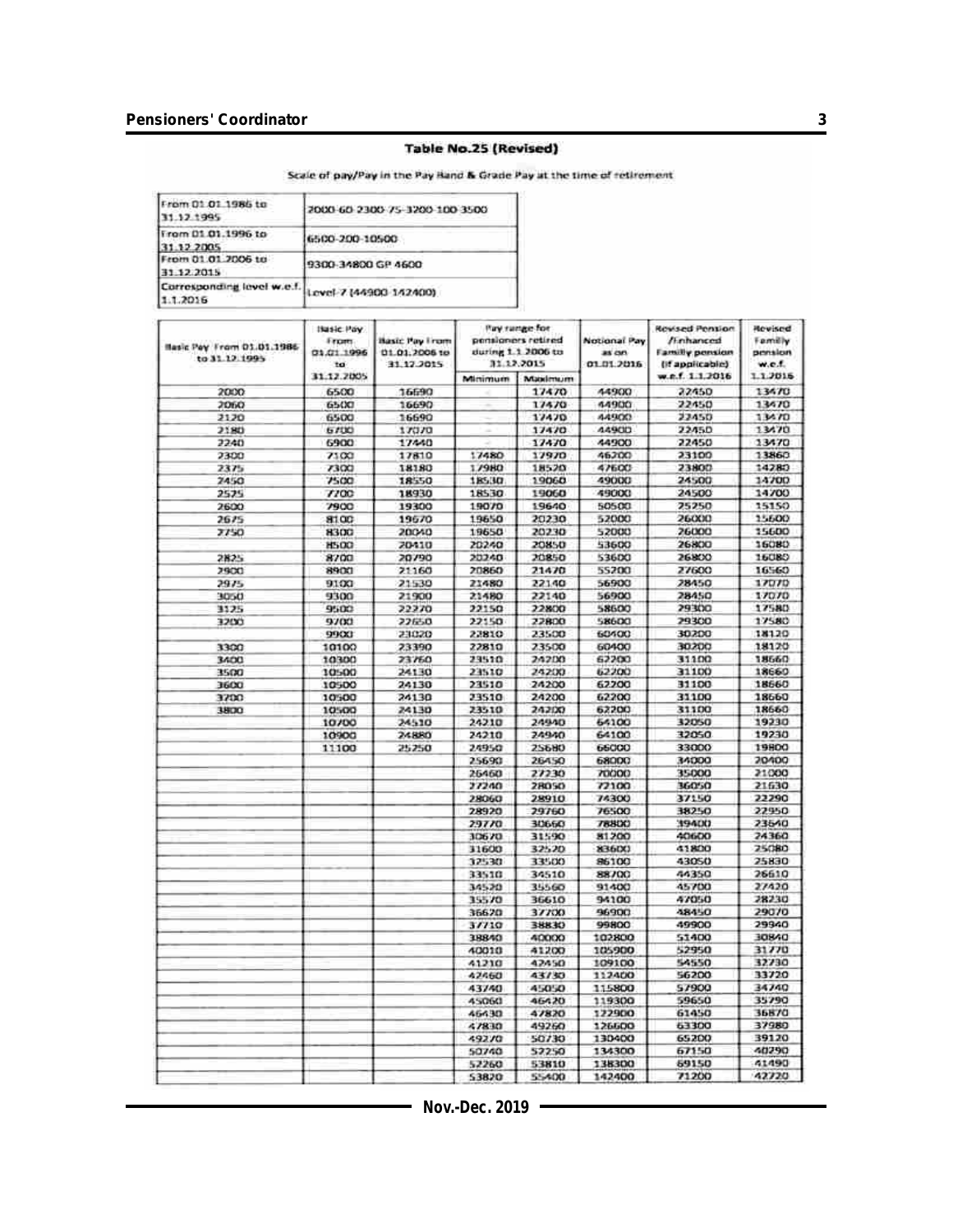[Accessed on 16/12/2019 from https://www.gconnect.in/orders-in-brief/pension/pension-revision-pre-2006-pensioners-retired-5th-cpc-scale.html] \*\*\*\*\*\*\*\*\*\*\*\*

#### **Simplification of procedure for treatment at private hospitals empanelled under CGHS /CS (MA) Rules, 1944 Z 15025/105/2017/DIR/CGHS/EHS Government of India Ministry of Health & Family Welfare**

#### **Department of Health & Family Welfare EHS Section**

Nirman Bhawan, New Delhi Dated the 9th November, 2017

#### **OFFICE MEMORANDUM**

#### **Sub: Simplification of procedure for treatment at private hospitals empanelled under CGHS/CS (MA) Rules, 1944**

With reference to the above mentioned subject the undersigned is directed to state that this Ministry has been receiving representations for simplification of procedure for undergoing treatment at private hospitals empanelled under Central Government Health Scheme. The matter has been examined and it has now been decided that CGHS beneficiaries are allowed to undergo treatment at private hospitals empanelled under CGHS of specific treatment procedures listed under CGHS rate list are advised by a Specialist in a Central Government / State Govt. Specialist hospital or a Central Government Health Scheme Medical Officer without any requirement of any other referral (permission) letter.

2. Private empanelled hospitals shall perform the treatment on cashless basis in respect of pensioners, ex-MPs, Freedom Fighters, Regular employees {both Central Government Health Scheme and CS (MA) beneficiaries} of this Ministry & other categories of Central Government Health Scheme beneficiaries, who are presently eligible for credit facility and shall enclose the prescription issued by Government Specialist or a Central Government Health Scheme Medical Officer, in original (or a selfattested photocopy) along with the hospital bill submitted to the competent authorities.

3. Serving government employees shall enclose the prescription issued by a Government Specialist or a CGHS Medical Officer in original (or a self-attested photocopy), while submitting the medical claim to the concerned Ministry /department/office for reimbursement.

4. CGHS Medical Officer / Government Specialist shall not refer the beneficiaries to any particular empanelled hospital by name but, shall specify the treatment procedure and mention 'referred to any Central Government Health Scheme empanelled centre'.

5. These orders are applicable only in respect of treatment procedures for which CGHS rates are available.<br>6. Tl

6. This issue with the concurrence of IFD vide FTS No. 3130849, dated 09.11.2017. /d,

S [Sunil Kumar Gupta] Under Secretary to Government of India Tel- 011-2306 1986 [Accessed on 14/12/2019 from https://www.gconnect.in/orders-in-brief/cghs/simplification-procedure-treatment-private-hospitals-empanelledcghs-cs-ma-rules1944.html \*\*\*\*\*\*\*\*\*\*\*\*\*\*\*\*

#### **CGHS Referral System Simplified for taking treatment at Private hospital**

The Procedure for getting referral from wellness centres to undertake treatment at CGHS empanelled Private Hospitals simplified now. All CGHS beneficiaries (in all CGHS Cities) shall be permitted for seeking OPD consultation from Specialists at Private hospitals empanelled under CGHS after being referred by any Medical Officer/CMO of CGHS Wellness Centre

> **Z 15025/117/2017/DIR/CGHS/ EHS Government of India Ministry of Health & Family Welfare Department of Health & Family Welfare EHS Section**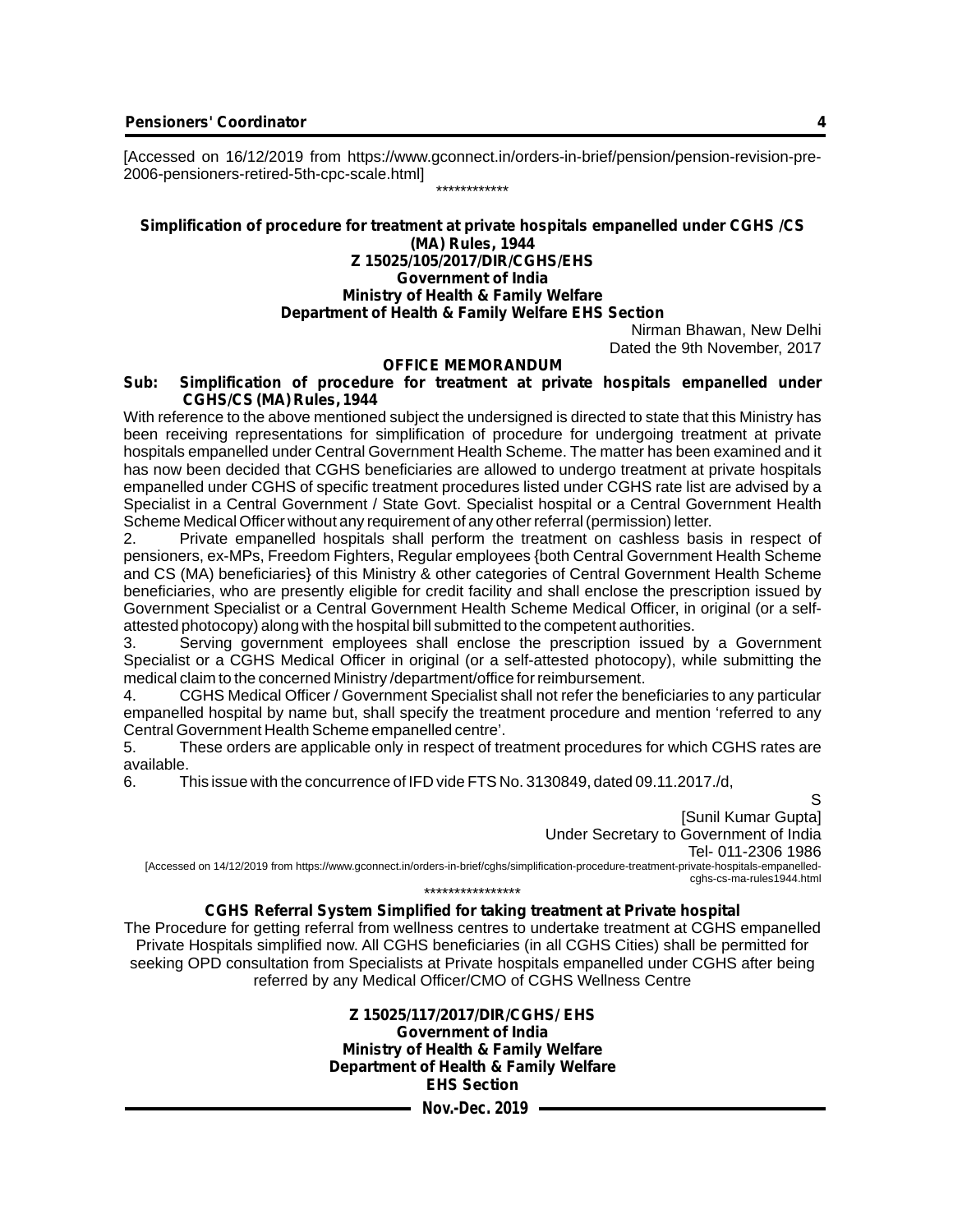#### **OFFICE MEMORANDUM Sub: Simplification of referral system under CGHS**

With reference to the above mentioned subject the undersigned is directed to state that this Ministry has been receiving representations for simplification of procedure for CGHS beneficiaries to undertake treatment at private hospitals empanelled under CGHS. The guidelines issued earlier on referral/ permission under Office Memoranda No S 11011/6/96 -CGHS (P) dt. 11/6/97 and 02/09/99, S-12020/4/97 -CGHS (P) dt. 07/04/1999. S 1101 l/l/200-CGHS (P) dt. 10/04/2001 and RA/Cons/Hyd/09- 10/CGHS-IV, dated 11/06/2010 and Z.15025/105/2017/ DIR/CGHS dt. 09/11/2017 has been reviewed and it has now been decided to revise the guidelines for consultation and treatment at CGHS empanelled private hospitals as per the details given under:

i) All CGHS beneficiaries (in all CGHS Cities) shall be permitted for seeking OPD consultation from Specialists at Private hospitals empanelled under CGHS after being referred by any Medical Officer/CMO of CGHS Wellness Centre. The referral may be mentioned on the computer generated Prescription slip. After consultation at empanelled hospitals beneficiary shall report back to concerned wellness centre, where MO/CMO would endorse listed investigation and issue medicines as per guidelines mentioned below. For unlisted investigation/treatment procedure CMO Incharge shall submit the prescription to competent authority for consideration in case of pensioner beneficiaries. Serving employees shall seek permission for unlisted investigation/treatment procedure from their department as per prevailing guidelines.

ii) The medicines prescribed by specialists shall be supplied by CGHS as per the available generic name at the CGHS Wellness Centre. In case the medicine prescribed by the Specialist is available by an alternative brand name having the same composition, it shall be supplied by the brand name available at CGHS Wellness Centre.

If, the medicine prescribed by the Specialist is not available at CGHS Wellness Centre either by generic name or alternate brand name, it shall be indented by the same brand name through Authorized Local **Chemist** 

iii) With reference to **OM Z.15025/105/2017/DIR/CGHS dated 09/11/2017,**it is clarified that the validity of the advice of Central Government /State Government Specialist / CGHS Medical officer for listed treatment procedures shall be treated as valid for three months unless mentioned otherwise and no other referral (permission) letter is required to undergo, the treatment procedure at any of the empanelled Hospitals. It is also clarified that once a specific treatment procedure (listed) has been advised by a Specialist of Central Government /State Government or a CGHS Medical officer, it is the option of CGHS beneficiary to undergo at any of the CGHS empanelled hospitals of his/her choice and it is not compulsory that Specialist /CGHS Medical officer shall refer the beneficiary for treatment to any CGHS recognized hospitals.

iv) In case of Haemo-Dialysis, the advice for treatment can be made upto six months and in such cases the advice shall be valid for upto six months.

v) In case of Radio-therapy / Chemotherapy advised by a Government Specialist the advice shall be valid for all the cycles of Radio-therapy/Chemotherapy. The specialist has to specify the specific Radio-therapy procedure. Self-attested (by beneficiary) photo-copies of the permission letter is required to be submitted.

vi) In case of post-operative follow up treatment in six conditions as specified in OM dated 10.04.2001, permission for follow-up treatment shall be required from competent authority.

vii) In case of non-listed investigations / treatment procedures permission from competent authority is required to be obtained.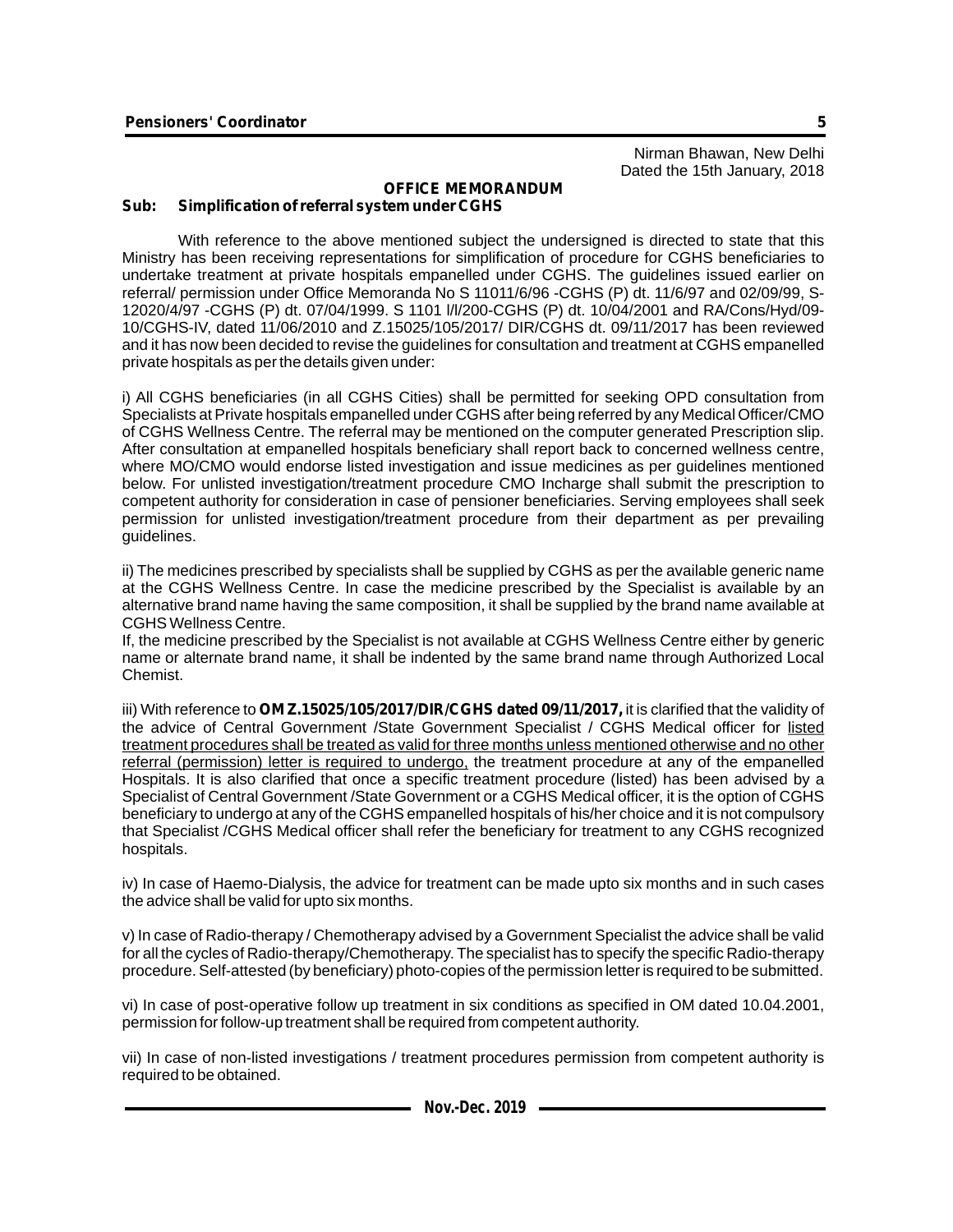2. This issues with the approval of competent authority in supersession of earlier guidelines.

[Dharminder Singh] Under Secretary to Government of India Tel- 011-23062666 [Accessed on 16.11.2019 from https://www.gservants.com/2018/01/18/cghs-referral-system-simplified-for-taking-treatment-at-privatehospital/18821/]

#### **Simplification of referral system under CGHS Z 15025/117/2017/DIR/CGHS/EHSc Government of India Ministry of Health & Family Welfare Department of Health & Family Welfare EHS Section**

Nirman Bhawan, New Delhi Dated the 10th December, 2018

#### **OFFICE MEMORANDUM**

#### **Sub: Revision of guidelines regarding simplification of referral system under CGHS**

With reference to the above mentioned subject the undersigned is directed to state that this Ministry has been receiving representations for simplification of procedure for undergoing treatment/investigations at private hospitals empanelled under CGHS\_ In this regard attention is drawn to the guidelines issued under Office Memoranda No. Z.15025/117/2017/DIR/CGHS/EHS, dated 15.01.2018 and S. 1045/40/2012/CGHS/HEC/CGHS (P), dated 22.02.2013 and to state that the matter has been reviewed by this Ministry and it has now been decided to revise the guidelines for consultation and treatment at CGHS empanelled private hospitals as per the details given under:-

i) Referral from CGHS Medical Officer/CGHS Specialist for consultation with Specialists at Private Hospitals empanelled under CGHS shall be valid for 30 days in the same hospital.

ii) Referral shall be valid for consultations up to 3 times in the same hospital within 30 days.

iii) Similarly referral shall be valid for consultation with a maximum of 3 different Specialists, if required during a single visit.

iv) Advice of the CGHS Medical Officer/CGHS Specialist for listed investigations shall be valid for a period of 30 days.

v) Advice of the CGHS Medical Officer/CGHS Specialist for listed treatment procedure shall be valid for a period of 3 months.

vi) if any listed investigation advised by Specialist of empanelled hospital is required urgently as a medical emergency and certified as such, may be undertaken at the same hospital.

vii) Hospitals are empanelled under CGHS for the Specialists available and not by the name of Specialists.

viii) The Referral of CGHS Medical Officer/Specialists may be issued through Computers or even manually with proper stamp of referring doctor.

The other terms and conditions as prescribed on the above referred OMs shall remain unchanged.

[Rajeev Attri] Under Secretary to Government of India Tel- 011-2306 1883 [Accessed on 16.11.2019 from https://www.gservants.com/2018/12/14/simplification-of-referral-system-under-cghs/21426/] \*\*\*\*\*\*\*\*\*\*\*\*\*\*\*\*

**Nov.-Dec. 2019**

**6**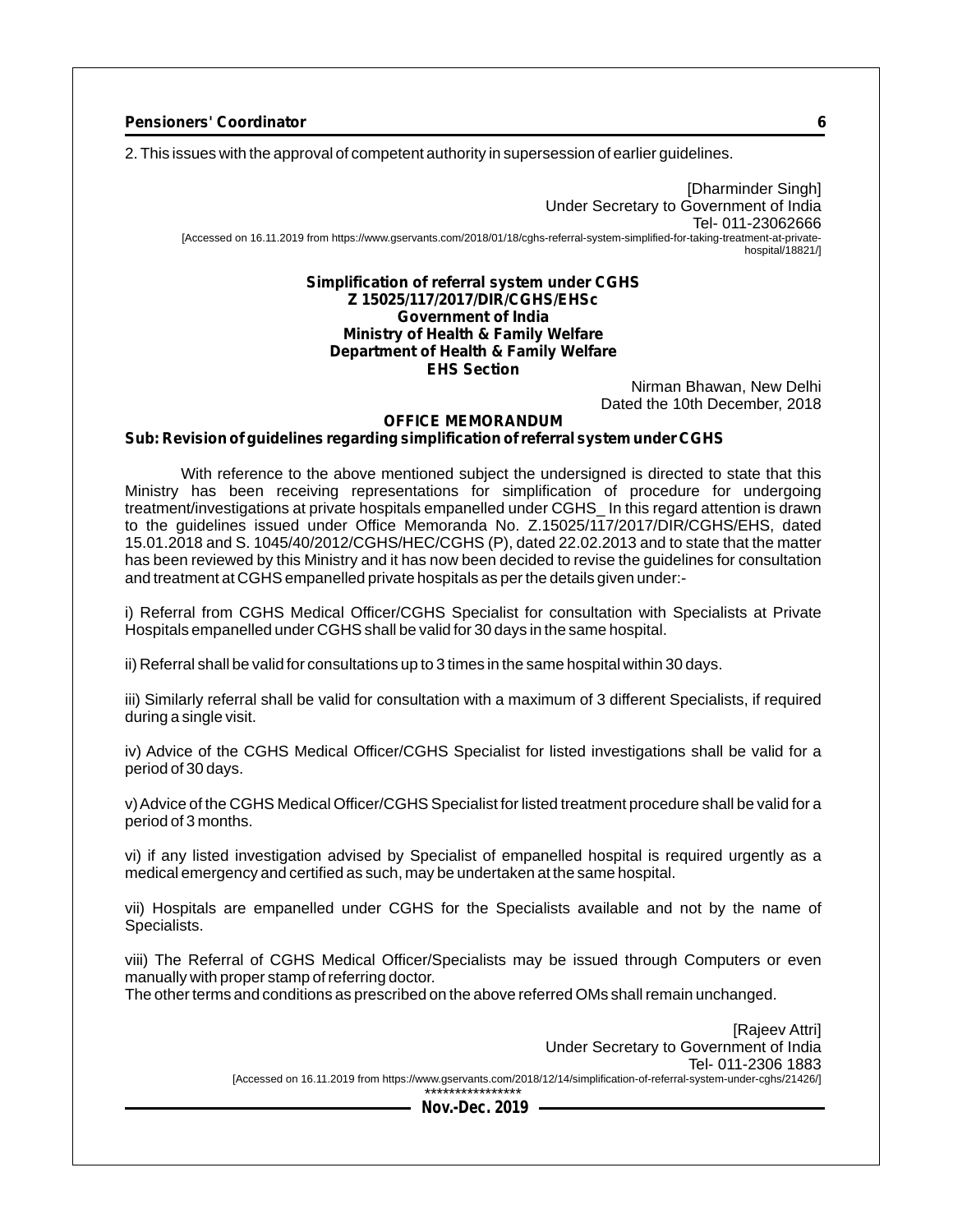**Marking of PPO number in the bank passbook of Pensioners/Family Pensioners – CPAO**

#### **GOVERNMENT OF INDIA MINISTRY OF FINANCE DEPARTMENT OF EXPENDITURE CENTRAL PENSION ACCOUNTING OFFICE TRIKOOT-II,BHIKAJI CAMA PLACE,**

NEW DELHI-110066 CPAO/IT&Tech/Bank Performance/37 (Vol-III)A/2019/18 23.04.2019

#### **OFFICE MEMORANDUM Subject: - Regarding marking of PPO number in the bank passbook of Pensioners/Family Pensioners.**

Attention is invited to this office OM No. CPAO/Tech/ Clarification / P&PW/20 14-15/426-497 dated-17.09.2014 wherein it was advised to the banks to record the PPO number in the passbook of the pensioners. This office is still receiving complaints from the pensioners that their PPO number is not being recorded by the banks in their passbook leading to problems like transfer of pension account from one bank/branch to another bank/branch, delay in commencement of family pension etc.

Therefore, Heads of all CPPCs and Govt. Business Departments are once again requested to instruct all their bank branches dealing with the pension payments to record the PPO number in all the passbooks of the pensioners/ family pensioners issued by them.

This issues with the approval of Chief Controller (Pension).

Sd/- (Praful Dabral) Sr. Accounts Officer (IT & Tech) [Accessed on 29-11-2019 from http://www.circular.gconnect.in/viewpdf?pdfpath=http://www.circular.gconnect.in/download/pension/cpao\_IT\_tech\_bank\_P\_201 9.pdf&anchor=Marking%20of%20PPO%20number%20in%20the%20bank%20passbook%20of%20Pensioners/Family%20Pen sioners \*\*\*\*\*\*\*\*\*\*\*\*\*\*\*

#### **OPD Consultation from Specialists at CGHS empanelled hospitals in respect of CGHS beneficiaries aged 75 years and above Z 15025/35/2019/DIR/CGHS/CGHS (P) Government of India Ministry of Health & Family Welfare Department of Health & Family Welfare**

Nirman Bhawan, New Delhi Dated the 29th May, 2019.

#### **Sub: Consultation from Specialists at CGHS empanelled hospitals in respect of CGHS beneficiaries aged 75 years and above -Regarding**

With reference to the above mentioned subject the undersigned is directed to state that the matter related to relaxation of consultation norms in respect of elderly CGHS beneficiaries was under consideration of this Ministry and it has now been decided that hereinafter, CGHS beneficiaries aged 75 years and above shall be permitted to seek direct OPD Consultation from Specialists of private hospitals empanelled under CGHS without referral from CGHS Wellness Centre.

2. If any investigations / procedures are advised and are required in emergency, no other authorization is required and the same may be undertaken. However, in non-emergency conditions approval of competent authority is required if any non-listed investigations/procedures are advised. Medicines prescribed are to be procured from CGHS Wellness Centre.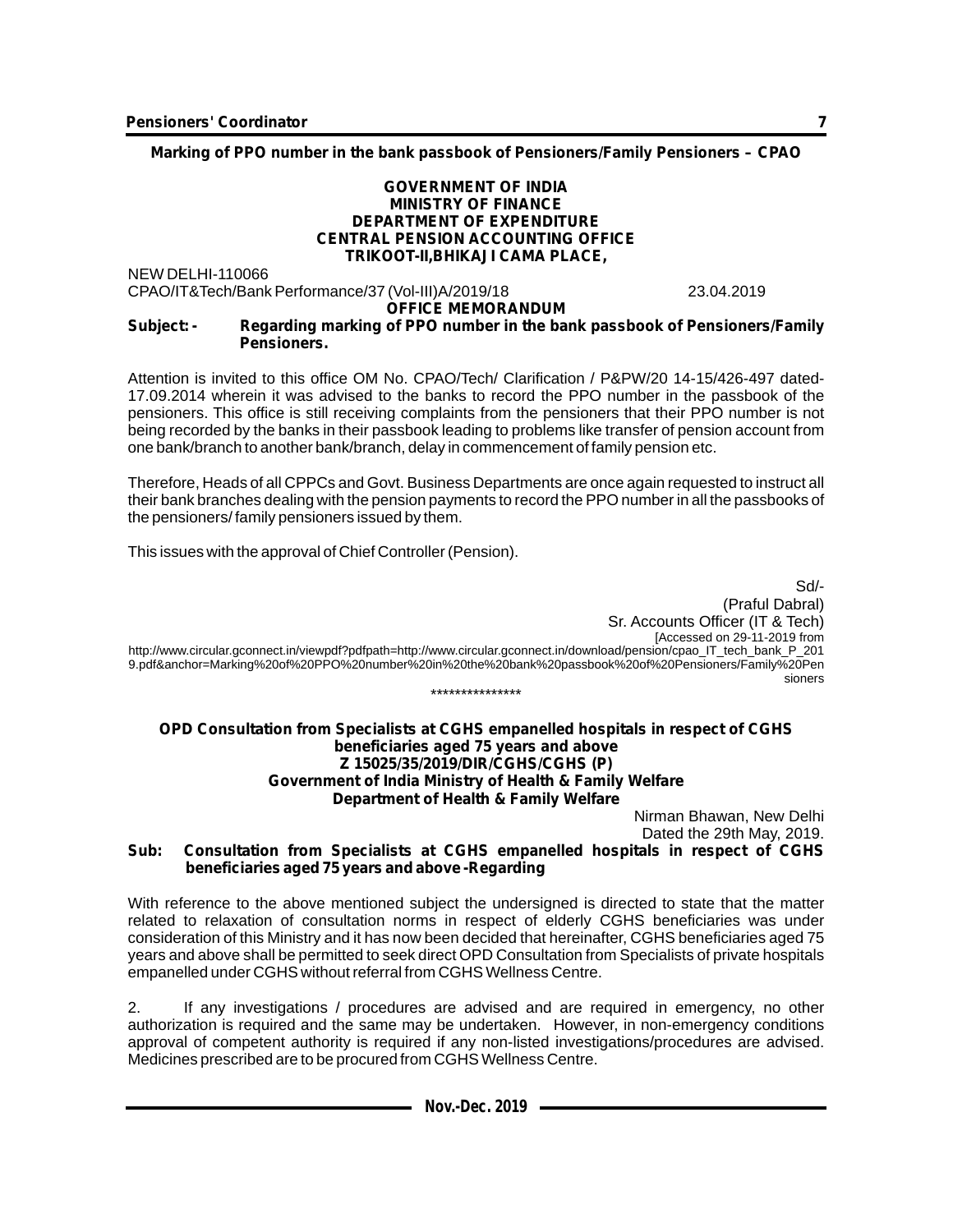3. Private hospitals empanelled under CGHS shall provide such facilities on cashless basis at CGHS rates to pensioners, ex-MPs, Members of Parliament and such other Categories of CGHS beneficiaries, who are eligible for treatment /investigations on credit basis. More than 75 year old dependents of serving CGHS beneficiaries, who are otherwise not eligible for Cashless treatment shall claim the reimbursement from concerned Ministry/Department. Beneficiaries of Autonomous Bodies /Statutory Bodies covered under CGHS shall claim reimbursement from the respective organization.

4. These orders are in supersession of the earlier guidelines on the subject.

Sd/- Dr.Manoj Jain Addl.DDG(HQ)CGHS [https://www.gconnect.in/orders-in-brief/cghs/consultation-specialists-cghs-empanelled-hospitals.html] \*\*\*\*\*\*\*\*\*\*\*\*\*\*\*\*\*\*\*\*\*\*\*\*\*

**DO No. 12(20)/2019-P&PW(C) - E.5915 Dated 31 May, 2019 from Sh. Sanjiv Narain Marhur, Joint Secretary, Government of India, Ministry of Personnel, Public Grievances & Pensioners. Department of Pension & Pensioner's Welfare Lok Nayak Bhawan, Khan Market, New Delhi-110003 Addressed to All Pensioner Associations (as per list attached)**

As you are already aware the pensioners can lodge their grievance on the Centralised Pension Grievance Redress and Monitoring System (CPENGRAMS) of Department of Pension and Pensioners' Welfare. Besides this, pensioners can also send their grievance either through post or by E-mail to this Department, details of which are uploaded into the CPENGRAMS. Every grievance number, Email/SMS alert is sent to the complainant, and thereafter the grievance is forwarded to the concerned Ministry/Department/Organisation for redressal.

2. However, in the recent, it has been observed that there is a cartain cateory of pensioners / family pensioners especially those who are very old and not so techno savvy cannot lodge their grievance in CPENGRAMS. Hence a need has been felt to cater to the requirement of such category of pensioners/ family pensioners. Accordingly, Department of Pension & Pensioners' Welfare has started a Call Centre with a Toll Free Number 1800-11-1960. The pensioners can now lodge their grievance by calling on this Toll Free Number during the office hours. All the Pensioners Associations are requested to give wide publicity to this Toll Free Number.

[Accessed on 02-12-2019 from https://www.dgde.gov.in/sites/default/files/administration/DO\_No\_12--20--\_2019-P---PW--C-- \_\_E5915\_\_Dt31052019\_EN.pdf] \*\*\*\*\*\*\*\*\*\*\*\*\*\*\*\*\*\*\*

**Clarification regarding Consultation from Specialists at CGHS empanelled hospitals in respect of CGHS beneficiaries aged 75 years and above Z 15025/35/2019/DIR/CGHS/ CGHS (P) Government of India Ministry of Health & Family Welfare Department of Health & Family Welfare**

Nirman Bhawan, New Delhi Dated the 27th June, 2019.

#### **Subject: Clarification regarding Consultation from Specialists at CGHS empanelled hospitals in respect of CGHS beneficiaries aged 75 years and above.**

With reference to the above mentioned subject the undersigned is directed to draw attention to Office memorandum of even number dated 29.05.2009 and to state that with a view to facilitate ease of availing direct consultation facility, it has now been decided that while availing direct consultation from specialists of empanelled hospitals, the CGHS beneficiaries shall fill up the form provided at the Reception by the empanelled hospitals mentioning the Specialist (Specialty) he/she seeking consultation.

In case of pensioner CGHS beneficiaries aged 75 years and above , the hospitals shall enclose the form

| Nov.-Dec. 2019 |  |
|----------------|--|
|----------------|--|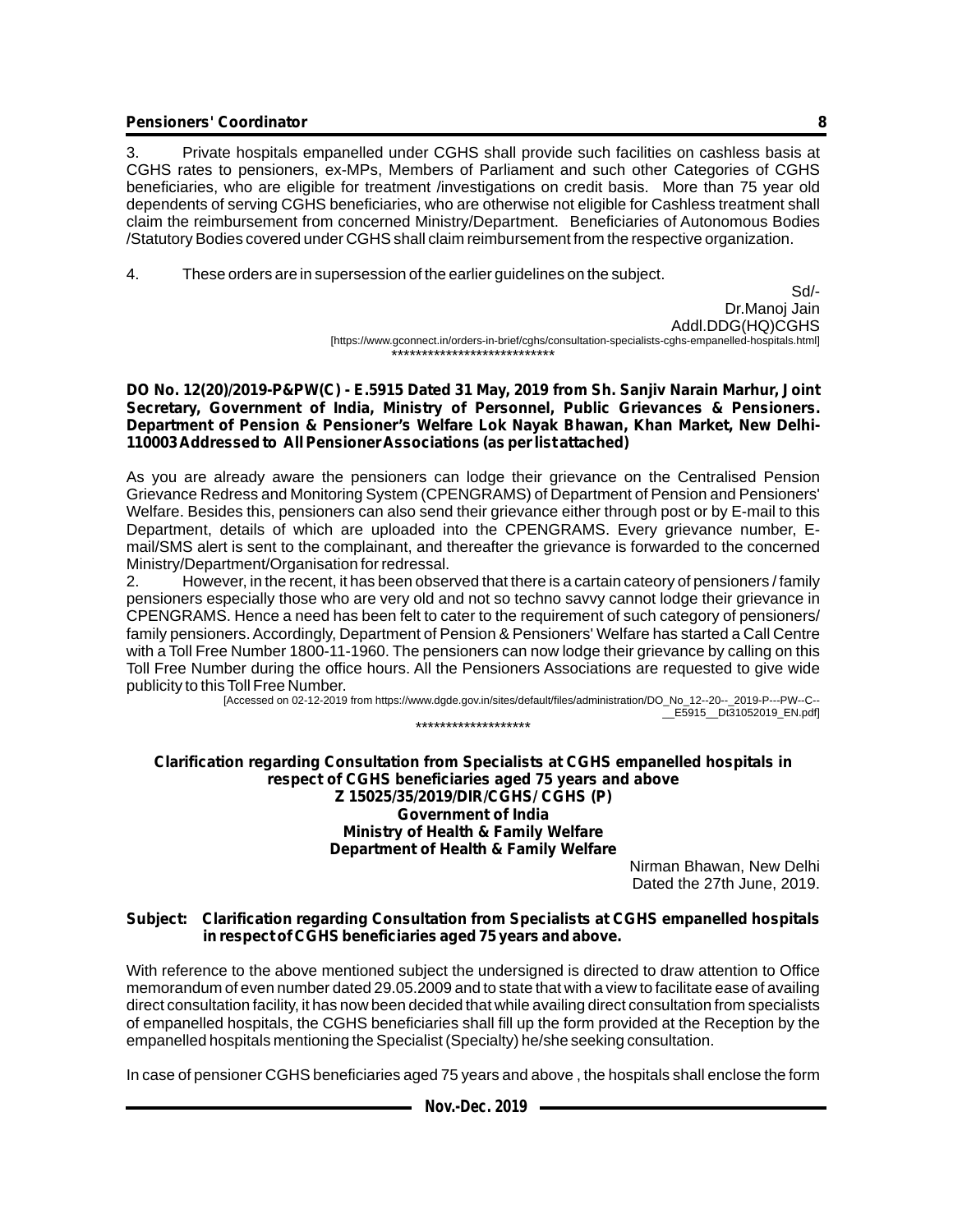and submit along with the hospital bill to CGHS. The format for the same is enclosed herewith.

Encl. as above.

(Dr. Atul Prakash ) Director, CGHS

#### **FORMAT**

## **FORM FOR DIRECT CONSULTATION BY CGHS BENEFICIERIES AGED 75 Yrs & ABOVE**

To

The Medical Superintendent, \_\_\_\_\_\_\_\_\_\_\_\_\_\_\_\_\_\_\_\_\_\_\_

Subject: Direct OPD Consultation \_\_\_\_\_\_\_\_\_\_\_\_\_\_(Speciality) for CGHS Beneficiary aged 75 years and above.

Letter Ref. No. OM Z 15025/35/2019/DIR/CGHS(P) Dated 29-05-2019

Respected Sir/Madam, I am \_\_\_\_\_\_\_\_\_\_\_\_\_\_\_\_\_\_\_\_\_\_\_\_\_\_\_\_\_\_\_ years old CGHS beneficiary (Name) \_\_\_\_\_\_\_\_\_\_\_\_\_\_\_\_\_\_\_\_\_\_\_\_\_\_ CGHS Beneficiary No.\_\_\_\_\_\_\_\_\_\_, City\_\_\_\_\_\_\_\_\_\_\_\_\_\_\_\_\_\_\_\_\_\_

I am patient of (disease)\_\_\_\_\_\_\_\_\_\_\_\_\_\_\_\_\_\_\_\_\_\_\_\_\_\_\_\_\_\_\_ and want OPD consultation of (Specility)\_\_\_\_\_\_\_\_\_\_\_\_\_

Beneficiary's Signatures

#### \*\*\*\*\*\*\*\*\*\*\*\*\*\*\*\*\*

#### **Regarding guidelines & documents to Issue of OPD Medicines for upto six months to the CGHS beneficiaries going abroad No. 1-40/2019-CGHS/C&P /DIR/CGHS Government of India Ministry of Health and Family Welfare Department of Health & Family Welfare Directorate General of CGHS**

**Nirman Bhawan, New Delhi 110 011 Dated the 19th August, 2019**

#### **OFFICE ORDER**

**Subject: – Issue of OPD Medicines for CGHS beneficiaries going abroad**

With reference to the above subject the undersigned is directed to draw attention to Circular No 4- 20/2003-C&P Section dated the 28th April , 2005 vide which guidelines were issued for supply of OPD Medicines for upto '6' months to CGHS beneficiaries , who are going to stay abroad and to state that the matter has been reviewed by this Ministry and it is now decided in modification of the earlier guidelines that hereinafter, Chief Medical Officer I/C of concerned CGHS Wellness Centre is empowered for issue of OPD medicines for upto six months to the CGHS beneficiaries visiting abroad, subject to submission of the following documents:

(a) Copy of valid CGHS Card.

(b) Valid prescription for six months.

(c) Documentary Proof of going abroad like ticket, visa etc.

(Dr. Atul Prakash) Director, CGHS

[Accessed on 16.11.2019 from https://www.gconnect.in/orders-in-brief/cghs/issue-opd-medicines-cghs-beneficiaries-abroad.html] \*\*\*\*\*\*\*\*\*\*\*\*\*\*\*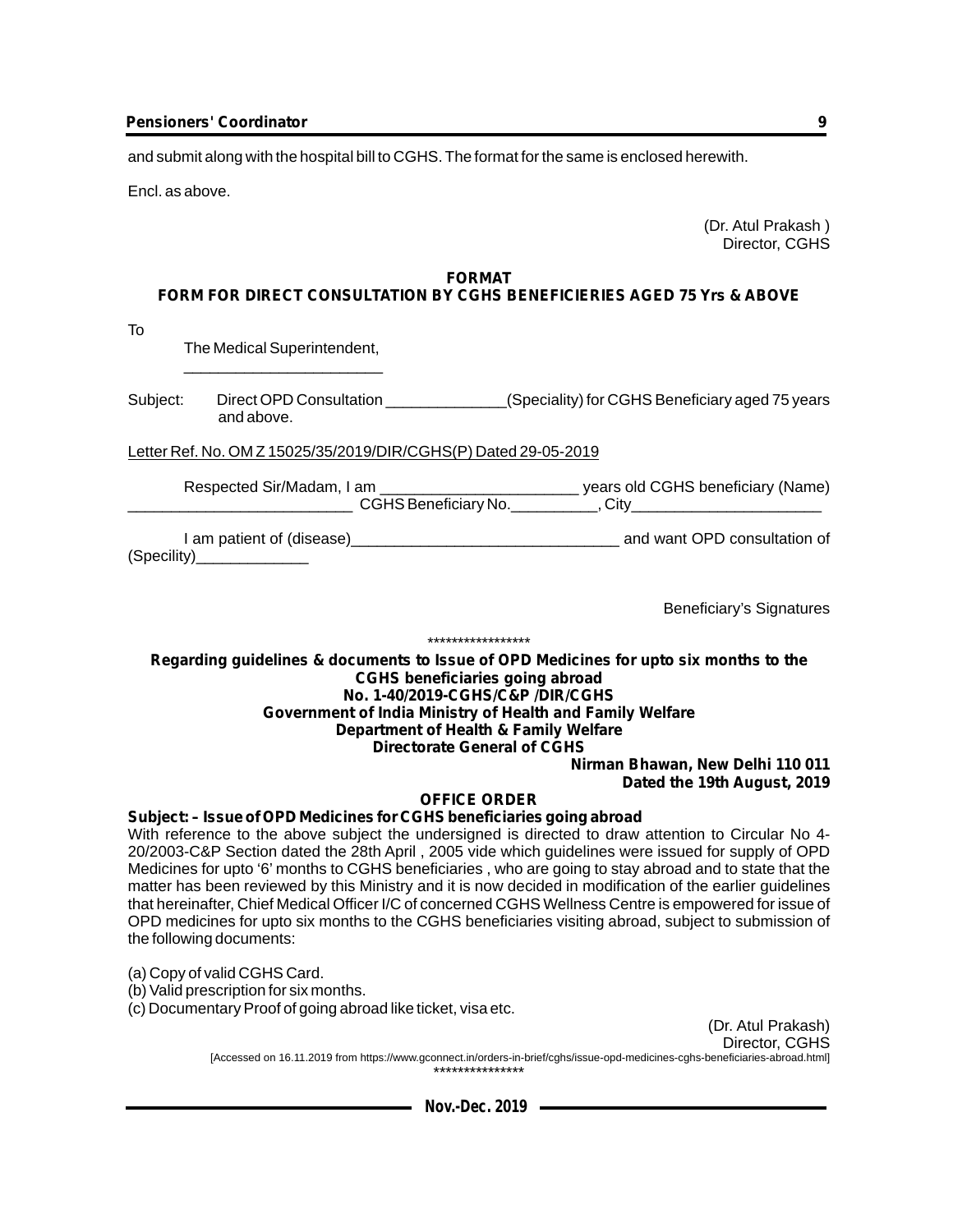**CGHS : Refusal to provide treatment to bonafide CGHS beneficiaries in emergency on credit basis would attract disqualification for continuation of empanelment – MoH&FW's OM dated 13.09.2019 No. S.11011/29/2019-EHS Government of India**

## **Ministry of Health & Family Welfare**

**Department of Health & Family Welfare**

Nirman Bhawan, New Delhi – 110 108 Dated: the 13th September, 2019

#### **OFFICE MEMORANDUM**

#### **Subject: Emergency treatment in CGHS empanelled Hospitals.**

The extant instructions under CGHS provide that under emergency conditions, a CGHS beneficiary can get admission in any CGHS empanelled Hospital without any prior permission. It has, however, been brought to the notice that the Hospitals deny admission or insist on referral memo from CGHS Wellness Centre even in emergency conditions.

2. In accordance with the Memorandum of Agreement between the CGHS empanelled Hospital and the Government of India, refusal to provide treatment to bonafide CGHS beneficiaries in emergency cases and other eligible categories of beneficiaries on credit basis, without valid ground, would attract disqualification for continuation of empanelment.

3. It is, therefore, reiterated that in emergency the empanelled hospitals will not refuse admission or demand an advance payment from the CGHS beneficiary or his family member and will provide credit facilities to the patient.

sd/-

(Rajeev Attri) Under Secretary to the Govt. of India (Tel: 011 – 2306 1883)

[Accessed on 16.11.2019 from https://www.stafftoday.in/2019/09/cghs-refusal-to-provide-treatment-to-bonafide-cghs-beneficiaries-in-emergencyon-credit-basis-would-attract-disqualification-for-continuation-of-empanelment-mohfws-om-dated-13-09-2019.html/] \*\*\*\*\*\*\*\*\*\*\*\*\*\*\*\*\*\*\*

#### **Govt Notified Revised Interest Rate of Public Provident Fund (PPF) from 1.10.2019 – 7.9.% The rate of interest for Public Provident Fund (PPF) from 1.10.2019 to 31.12.2019 is 7.90 percent. PPF Interest 7.9% continues…**

The interest rates of Small Savings Schemes, particularly after April 2016, are being notified by the Govt on a quarterly basis. Accordingly, the revised rates of various Small Savings Schemes for the 3rd quarter of the FY 2019-20 from 1.10.2019 to 31.10.2019 will remain unchanged from those notified for the 2nd quarter of the current financial year.

| Annual Interest Rate Chart for Savings Scheme |                          |                                                   |                                                                                               |
|-----------------------------------------------|--------------------------|---------------------------------------------------|-----------------------------------------------------------------------------------------------|
| Scheme Name (FY 2019-2020)                    | 1st Quarter (Apr to Jun) | 2nd Quarter (Jul to Sep) 3rd Quarter (Oct to Dec) |                                                                                               |
| <b>Public Provident Fund Scheme</b>           | 8.0                      | 7.9                                               | 7.9                                                                                           |
| Sukanya Samriddhi Account Scheme              | 8.5                      | 8.4                                               | 8.4                                                                                           |
| 5 Year National Savings Certificate           | 8.0                      | 7.9                                               | 7.9                                                                                           |
|                                               |                          |                                                   | [Accessed on 29-11-2019 from https://7thpaycommissionnews.in/ppf-interest-rate-oct-2019-7-9/] |
|                                               | *****************        |                                                   |                                                                                               |

**Updation of Name, Gender and Date of Birth in Aadhaar – modification of process – UIDAI, Circular dated 14.10.2019 P. No. 4(4)/57/159/2016-E&U Government of India Ministry of Electronics & IT Unique Identification Authority of India (Enrolment & Update Division)**

7th Floor, UIDAI Headquarters,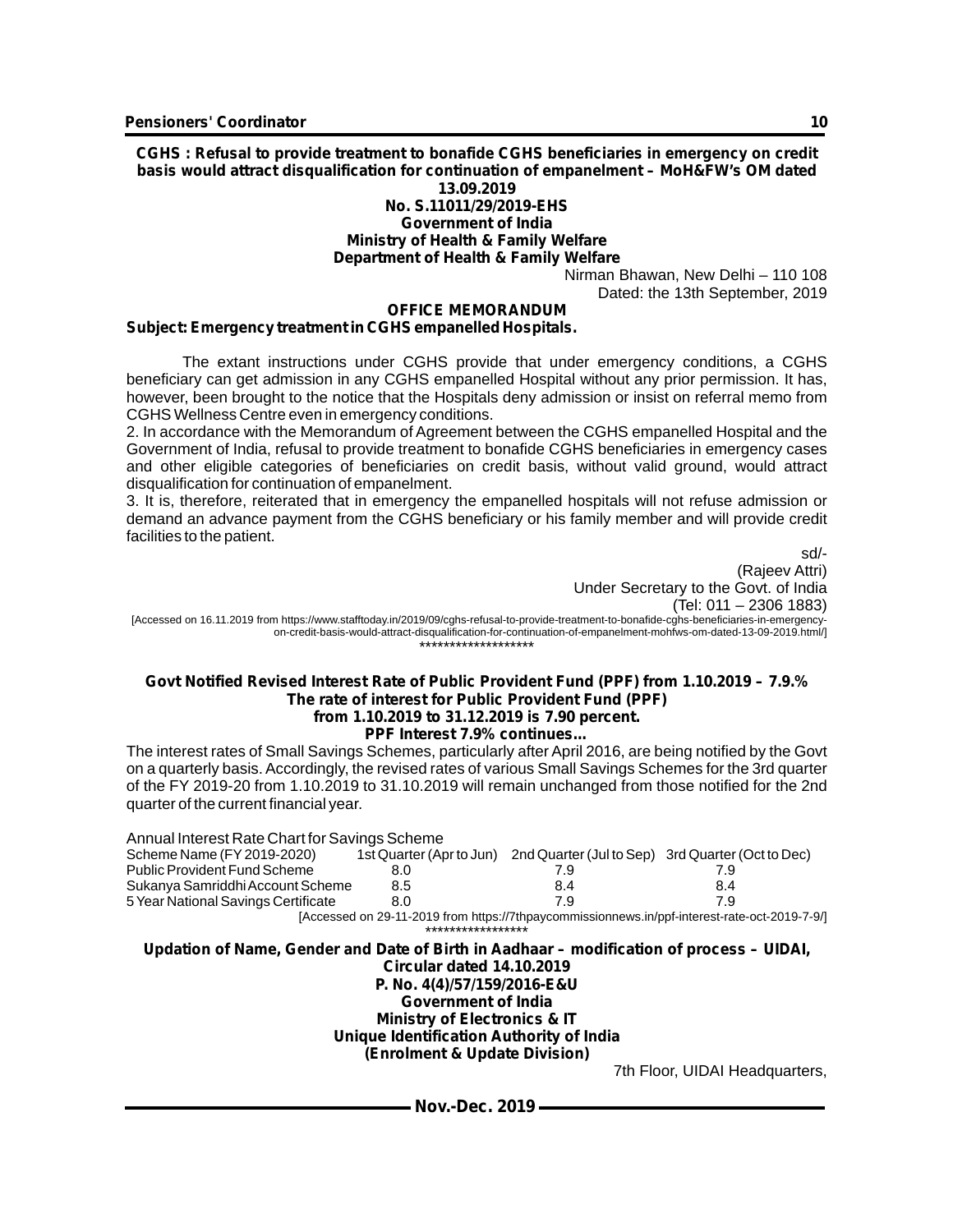Bangla Shahib Road, Behind Kali Mandir, Gale Market, New Delhi-110001 Dated 14th October, 2019.

Circular<br>Sub:

#### **Sub: Updation of Name Gender and Date of Birth in Aadhaar – modification of process- reg.**

Ref: 1) OM No. 4(4)/57/159/2016-F,86U dated 24.09.2018. 2) OM No. 4(4)/57/159/2016-E86U dated 07.02.2019. 3) OM No. 4(4)/57/159/2016-E&U dated 01.04.2019.

Vide Office Memorandums referred above limits on, number of updates in Name, Gender and Date of Birth were prescribed that are in:-

• Name : Twice in Life time •Gender : Once in life time •Date of Birth: Once in life time subject to condition that present status of DoB is declared/ approximate.

The above referred OM at Sr. No. 3 also provides exception handling process for the cases requiring updation of Name, Gender or Date of Birth more than the prescribed limit.

3. Considering the analysis of exception cases of DoB handled by Regional Offices, it has been decided that update in DoB shall be allowed once in life time irrespective of present status whether the same is verified or declared or approximate.

- 4. All other terms and conditions including exception handling process shall remain same.
- 5. This issues with the approval of CEO, UIDAI.

Sd/- [Ashok Kumar] Assistant Director General {Accessed on 29-11-2019 from http://www.circular.gconnect.in/download/Updation-of-Aadhaar-Details.jpg] \*\*\*\*\*\*\*\*\*\*\*\*\*\*\*\*\*\*\*

#### **F.A.Q for Banks: New Pension Scheme –Additional Relief (NPS- AR) Scheme**

- 1. How is the PPPO different from a PPO?
	- a. PPPO (Provisional Pension Payment Order) is issued to CPAO for disbursement of additional relief (NPS-AR Scheme) in death/disability cases to Government Employees for their families who joined Government of India Service on 1st January, 2004 onwards and subscribed to New Pension Scheme
	- b. PPPOs are orders for disbursement of defined benefit pension provisionally;
	- c. PPPO has three copies
		- i. Disburser's Copy (First) retained in CPAO;
		- ii. Pensioner's Copy (Second); and
		- iii. Bank's Copy (Third) for information to the pension account holding branch;
	- d. This pension is paid direct to the account of pensioner by CPAO and not by bank;
	- e. All action for providing service to the pensioner and CPAO is at the Bank branch where the pensioner holds his account; and
	- f. The PPPO No. contains Alphanumeric number (N +11 digits) starting with 'N' whereas PPO is 12 digit numeric code.
- 2. What is the use of Bank Copy of PPPO?
	- a. Bank Copy of PPPO is to be used only for identification purpose within the Bank branch where the pensioner holds his account (no payment may be made against this copy).
- 3. How many days are given to the bank to complete the identification of the pensioner?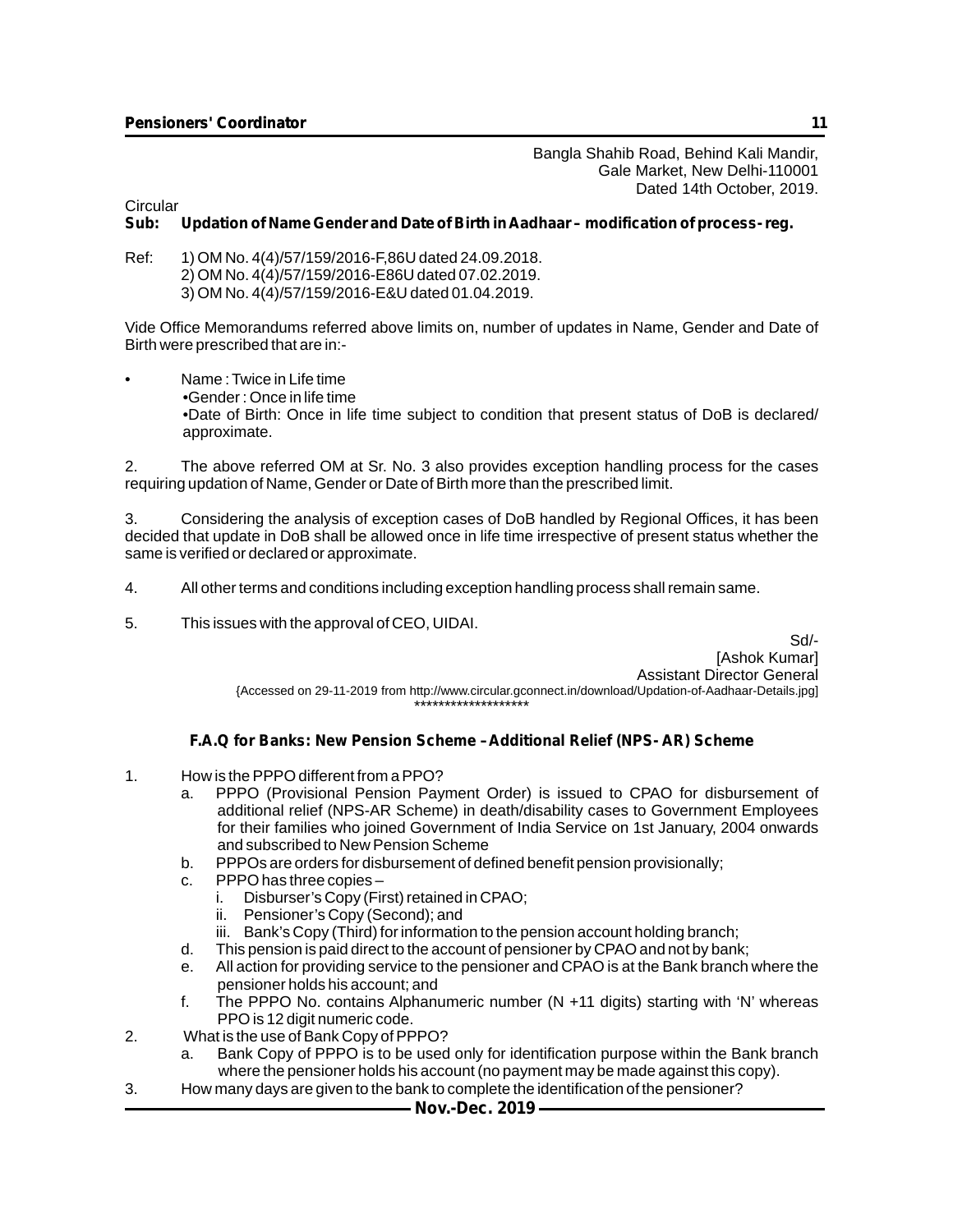- a. The bank should communicate the completion of the identification process to CPAO within seven days;
- b. The Pensioner's portion should be handed over to the pensioner during identification process; and
- c. The confirmation should be immediately electronically intimated to CPAO at npsdbsexp@nic.in
- 4. What are the responsibilities of Bank in providing service for facilitating payment of Provisional Pension?
	- a. To obtain Life Certificate for the first time as well as annually and other Certificates as mentioned in the Scheme Booklet;
	- b. To obtain undertaking for recovery of excess payment, if any, on account of delay in receipt of any material information or due to any bona-fide error;
	- c. In case of death, family of pensioners/family pensioner will intimate Bank and the same will be communicated to CPAO by Bank; and
	- d. Communicate electronically the receipt of each of the above within a day of receipt to CPAO at npsdbs-exp@nic.in.
	- e. For any clarification required by the bank, they may get in touch with CPAO through email (npsdbs-exp@nic.in) or letter addressed to Senior Accounts Officer (RBD). Central Pension Accounting Office, Trikoot-2, Bhikaji Cama Place, New Delhi-110 066. Phone No-011-26162083.

[Accessed on 29-11-2019 from https://cpao.nic.in/wp-content/themes/innovation-extend/pdf/Banks/F.A.Q.pdf]

#### **Madras High Court Order – Notional increment/re-fixation of pensionary benefits F.No.A-23011/36/2013-Ad.IIA Government of India Ministry of Finance Department of Revenue Central Board of Indirect Taxes and Customs**

\*\*\*\*\*\*\*\*\*\*\*\*\*\*\*

North Block, New Delhi, Dated the 18 October, 2019

To, All Pr. Chief Commissioners/Chief Commissioners / Director General under CBIC,

#### **Subject: Grant of notional increment / re-fixation of pensionary benefits as per Hon'ble Madras High Court Order in WP No. 15732/2017 in the case of Sh.P.Ayyamperumal – regarding.**

#### Sir/Madam,

1. I am directed to inform that the Order dated 15.09.2017 of the Hon'ble High passed in the matter of P.Ayyamperumal's case (WP No.15732/ 2017) is *in personam and not in rem.* Therefore, the CBIC has implemented the High Court's order in personam after dismissal of review petition filed in the Supreme Court, for petitioner only which would not be quoted as precedent in future.

2. Anumber of cases on the similar grounds are pending at various fora, and similar demands from other similarly placed officers could also arise after Hon'ble Supreme Court's Order dated 08.08.2019 in R.P.(C) No.1731/2019. Keeping this in mind, a request was made to DoPT seeking their opinion about the future course of action to be taken in case pertaining to similarly placed applicants and non-applicants.

3. DoPThas now informed that Deptt. Of Legal Affairs have observed:

*"It is very clear that the judgment of Hon'ble High Court of Madras passed in the matter of S. P. Ayyamperumal is in personam and not in rem"*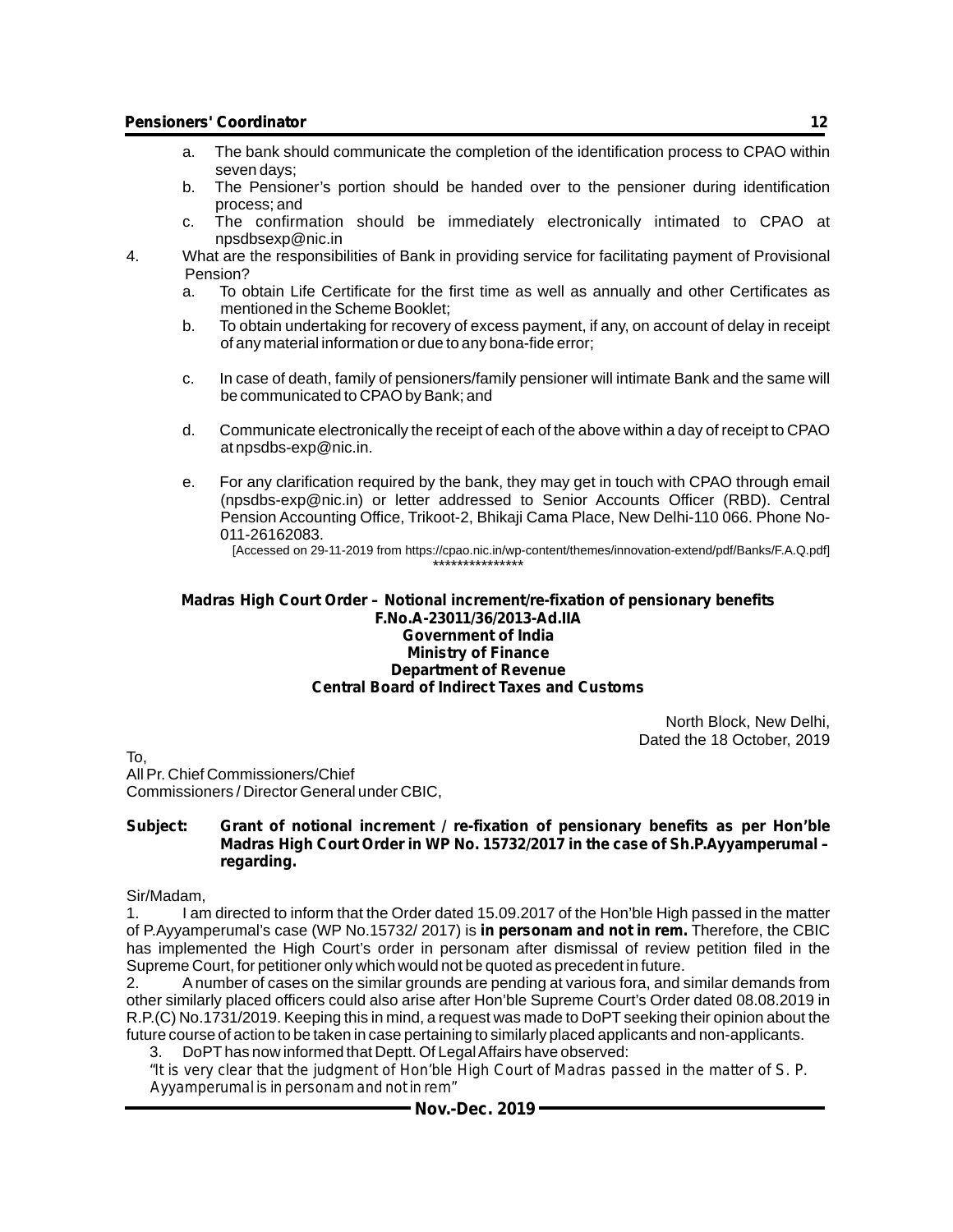4. Based on the above DoPT has informed that in so far as other similar cases are concerned, the same may be defended on the following grounds:

4.1 In so far as P. Ayyamperumal case is concerned, it is stated that the judgment of Hon'ble High Court of Madras is in personam.

4.2 Further, the case of Sh. M Balasubramaniam referred by Hon'ble High Court in it's judgment in P. Ayyamperumal case is related to Fundamental Rules of Tamil Nadu Government whereas P. Ayyamperumal case relates to Central Government Rules.

4.3. It is relevant to mention here that in a similar matter, Hon'ble High Court of Andhra Pradesh at Hyderabad in year 2005, in C. Subbarao case, has inter-alia observed as under:

*In support of the above observations, the Division Bench also placed reliance on Banerjee case (supra). We are afraid, the Division Bench was not correct in coming to the conclusion that being a reward for unblemished past service, Government servant retiring on the last day of the month would also be entitled*  for increment even after such increment is due after retirement. We have already made reference to all *Rules governing the situation. There is no warrant to come to such conclusion. Increment is given (See Article 43 of CS Regulations) as a periodical rise to a Government employee for the good behavior in the service. Such increment is possible only when the appointment is "Progressive Appointment" and it is not a universal rule.* Further, as per Rule 14 of the Pension Rules, a person is entitled for pay, increment and other allowances only when he is entitled to receive pay from out of Consolidated Fund of India and continues to be in Government service. Aperson who retires on the last working day would not be entitled for any increment falling due on the next day and payable next day thereafter *(See Article 151 of CS Regulations),* because he would not answer the tests in these Rules. Reliance placed on Banerjee case (supra) is also in our considered opinion not correct because, as observed by us, Banerjee case (supra) does not deal with increment, but deals with enhancement of DA by the Central Government to pensioners. Therefore, we are not able to accept the view taken by the Division Bench. We accordingly overrule the judgment in Malakondaiah case (supra).

4.4 In addition, subsequent to the judgment of Hon'ble High Court of Madras in P. Ayyamperumal's case, Hon'ble CAT Madras Bench vide its orders dated 19.03.2019 in 0.A. No. 310/00309/ 2019 and O.A. No. 310/00312/ 2019 and Order dated 27.03.2019 in O.A. No. 310/00026/ 2019 has also dismissed the similar requests related with notional increment for pensionary benefits.

5. Accordingly, it is requested that all the pending / future court cases on the similar issue should be defended/ dealt with adequately on the above lines.

Yours faithfully, sd/- (A.K. Mishra) Under Secretary to the Government of India [Accessed on 02.12.2019 form http://www.dopt.in/madras-high-court-order-notional-increment-of-pensionary-benefits/]

\*\*\*\*\*\*\*\*\*\*\*\*\*\*\*\*\*\*

Supreme Court of India Union of India vs Shri Harananda on 18 October, 2019 Author: M.R. Shah Bench: Hon'Ble Ms. Banerjee, M.R. Shah

#### **NONREPORTABLE**

#### **IN THE SUPREME COURT OF INDIA**

**CIVIL APPELLATE JURISDICTION M.A. NO.712/2019 IN CIVIL APPEAL NO.1474/2019**

Union of India and others …Appellants

Versus

Sri Harananda and others …Respondents

In the matter of: Sunil Kumar Singh …Applicant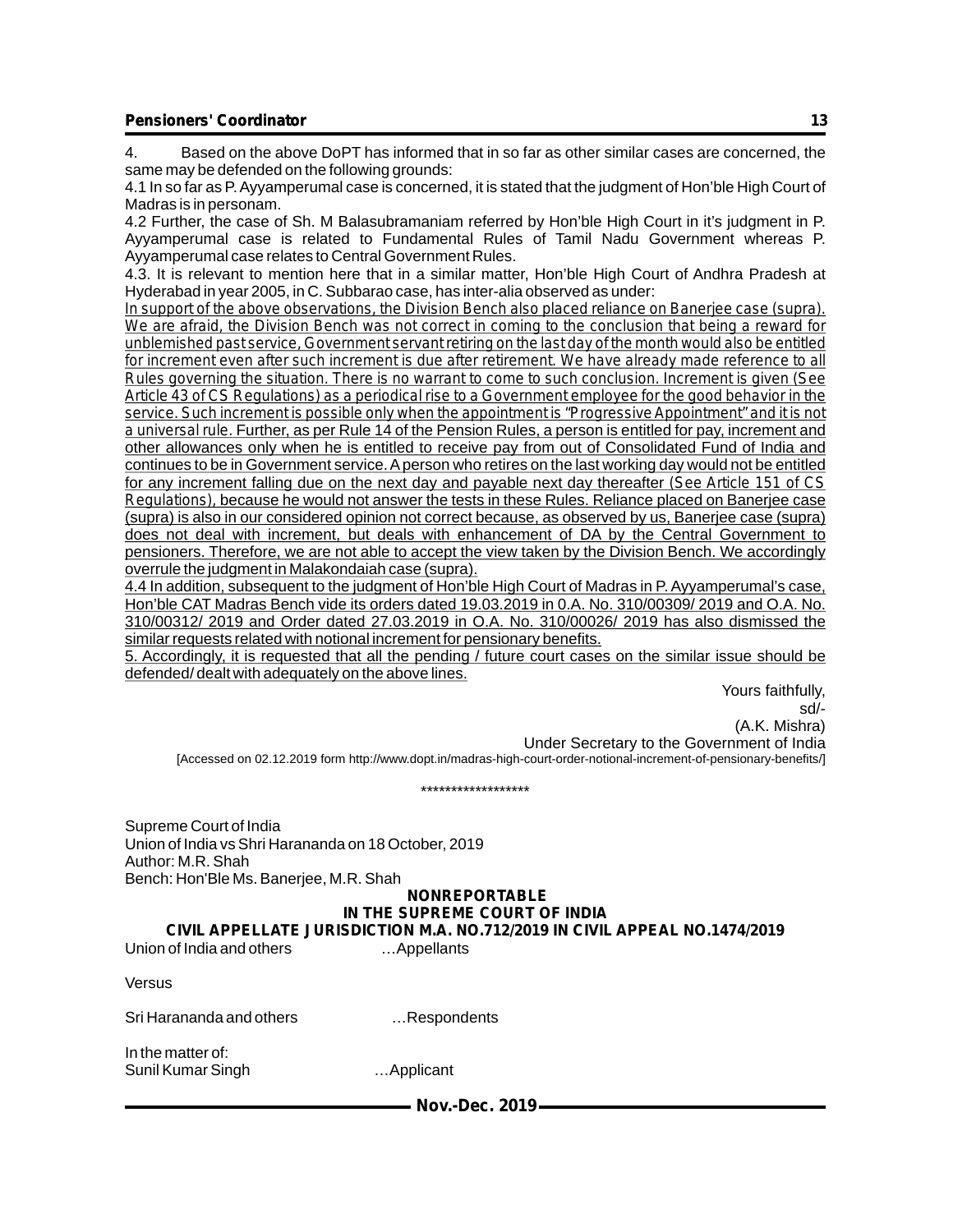M.A. NO.774/2019 IN S.L.P. …CC NO.5738/2016

**WITH** 

ORDER

M.R. SHAH, J.

M.A. NO.712/2019 IN CIVIL APPEAL NO.1474/2019 M.A. No. 712 of 2019 in Civil Appeal No. 1474 of 2019 has been preferred at the behest of the Ministry of Home Affairs, Union of India, for the following reliefs:

"allow the present application seeking modification of the order dated 05.02.2019 in Civil Appeal No. 1474 of 2019 arising out of S.L.P.(Civil) No. 12393 of 2013 and other related Appeals to the effect that the reference to SLP 12393/2013 as reflected in the third line from top of para 26 shall be read after correction as SLP35548¬35554 of 2015 and thereafter wherever the mention has been made to RPF, the same shall be read as CAPFs under the Ministry of Home Affairs."

2. Having heard the learned counsel for the respective parties, the prayer is allowed. Necessary corrections be made, as prayed.

3. M.A. No. 712 of 2019 stands allowed accordingly. M.A. NO.774/2019 IN S.L.P. …CC NO.5738/2016 M.A. No. 774 of 2019 has been preferred by the Indian Police Service Central Association for an appropriate order to clarify Judgment and Order dated 5.2.2019, to the extent that the right of the IPS Officers for deputation, in terms of the recruitment rules, in the various CAPF are not impacted merely by grant of Organised Group 'A'Central Services to the CAPF's.

2. We have heard the learned counsel for the respective parties.

3. At the outset, it is required to be noted that the controversy before this Court in the main appeals was with respect to grant of Organised Group 'A' Central Services to the RPF & CAPF's, arising out of the respective judgments and orders passed by the High Court holding that the RPF officers and CAPFs are entitled to grant of Organised Group 'A' Central Services. There was no issue before this Court with respect to any of the rights of the IPS Officers for deputation in CAPF. No observations are made by this Court in the Judgment sought to be clarified with respect to right of the IPS Officers for deputation, in terms of the recruitment rules, if any, in the various CAPFs. Therefore, when the said controversy was not there, there is no question of any clarification as sought by the application. Even otherwise, it is required to be noted that in paragraph 26 in the Judgment and Order sought to be clarified, it is specifically mentioned that by granting Organised Group 'A'Central Services to the RPF (it should be read as CAPF), the rights of the IPS, if any, for their appointment on deputation on some of the posts cannot be said to have affected. Therefore, in view of the specific clarification/observations made in paragraph 26 of Judgment dated 05.02.2019, no further clarification is required. Still, it is observed that while deciding the appeals, this Court has made no observations with respect to the right of the IPS Officers for deputation, in terms of the recruitment rules, if any, as the same was not the controversy and/or issue before this Court and the decision of this Court shall be construed with respect to grant of Organised Group 'A' Central Services only. With this, the present application stands disposed of. All other interlocutory applications are also disposed of accordingly.

…………………………………………J. [ROHINTON FALI NARIMAN]

NEW DELHI;……………………………………… ….J. OCTOBER 18, 2019. [M.R. SHAH]

[Accessed on 02-12-2019 fromhttps://indiankanoon.org/doc/195093402/] \*\*\*\*\*\*\*\*\*\*\*\*\*\*\*\*

**Seeking revision of pension/family pension of pre-2006 pensioners in the wake of apex court verdict dt. 11.7.2019 in Manipur Pensioners Association vs. State of Manipur case No. CA 10857/2016 BHARAT PENSIONERS' SAMAJ**

**(All India Federation of Pensioner's Association)**

New Delhi-110014 NO BPS /SG/029

To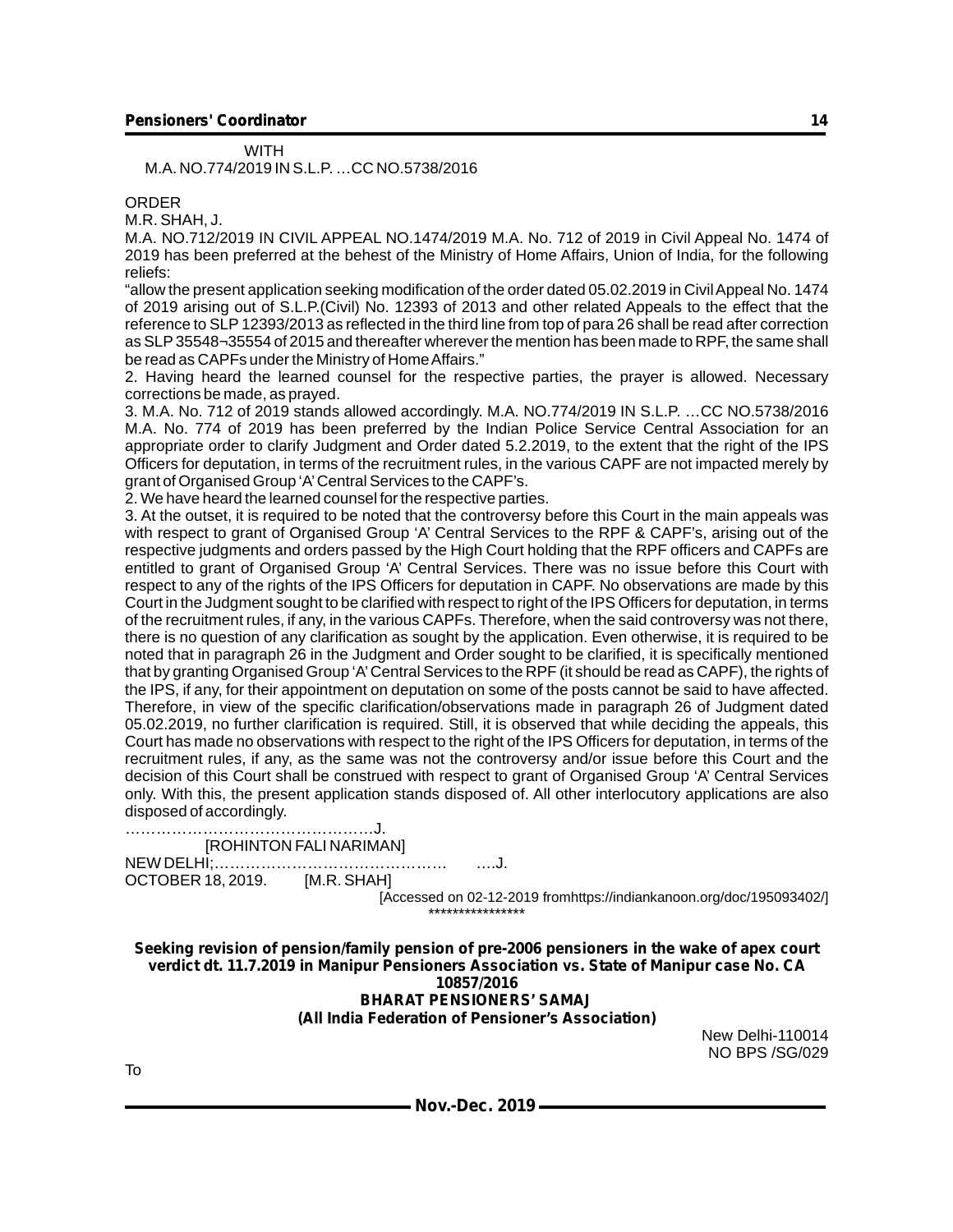The Secretary. GOI M/O Personnel PG & Pensions- DOP&PW.

Sub: Revision of pension/family pension of pre-2006 pensioners in the wake of apex court verdict dt. 11.7.2019 in Manipur Pensioners Association vs State of Manipur case No. CA10857/2016.

Ref: DOP&PW OM No.F.No.38/37/08-P&PW(A) at. 1.9.2008.

Sir,

The DOP&PW notified the rules governing revision of pension/family pension of pre-2006 pensioners/family pensioners vide OM under reference for implementing the recommendations of VI CPC. Two different formulae – one for pre-2006 pensioners/family pensioners and another for post-2006 pensioners/family pensioners – led to discrimination in the quantum of pension payable to the pre and post-2006 pensioners/family pensioners. Representations made against this injustice were rejected on the sole criteria that the pension of pre-2006 pensioners/ family pensioners was fixed on the basis of the concordance table provided by the VI CPC based on a formula that is different from the one followed for the pensioners retired after 31.12.2005. In other words, the pension of pre- 2006 pensioners was fixed without following the principle of fixing notional pay in the new pay scale thereby violating the law established through SC judgement in D.S. Nakara & Others vs Union Of India on 17 December, 1982 Equivalent citations: 1983 AIR 130, 1983 SCR (2) 165 reconfirmed vide CIVIL APPEAL NO. 10857 OF 2016. All Manipur Pensioners Association Appellant by its Secretary Versus The State of Manipur and others.. Respondents. Date of judgement 11.07.2019. Whereas, the principle of fixing notional pay/pay was followed for post-2006 pensioners and this discrimination led to anomaly of less pension for pre-2006 pensioners/family pensioners.

Paradoxically though, the revised PPO issued post-7th CPC indicates the notional pay of pre-2006 pensioners which entitles more pension than what had been paid. This discrimination inflicted on pre-2006 pensioners/family pensioners is held legally not tenable and hence requires to be rectified and their claim for arrears of the short payment settled in the light of the following.

2. Implementation of the recommendations of VI CPC has the dubious distinction of attracting several litigations due to inherent flaws in the recommendations as such, as also the inappropriate interpretation given to some of the recommendations, e.g., apex court had to intervene twice for paying arrears of pension/family pension to pre-2006 pensioners w.e.f. 1.1.2006, the date fixed for giving effect to VI CPC Scales. Furthermore, the formula adopted by the VI CPC, which is different from the policy of parity between pensioners retired in different time frame is nothing but an aberration from the declared policy of successive CPCs right from III CPC onward, including VII CPC. Even the VI CPC's report (vide para 5.1.47) states that "in order to maintain the existing modified parity between present and future retirees it will be necessary to allow the same fitment benefit as is being recommended for the existing Government employees." Yet, finally it ended up in lower rate of pension to pre-2006 pensioners/family pensioners as against post-2006 pensioners. (Fitment benefit for post 2006 was through Grade Pay which in in many cases happen to be higher than 40%).

3.1. It is not that the policy of parity between pensioners has been advocated by the successive CPCs; even the judicial pronouncements upheld that view and observed that disparity between pensioners is violative of Article 14 of the Constitution of India. In its judgment in the case of Union of India vs SPS Vains (Retd) & Others (2008) 2 SCC (LS 838) the Supreme Court held that the disparity created within the same class i.e.., two officers both retired as Maj. Gen., one prior to 1.1.1996 and other after that date but getting different amounts of pension was arbitrary and that the same also offends Article 14 of the Constitution of India.

3.2. In a recent case (CA10857 of 2016 in Manipur Pensioners Association vs State of Manipur) the Supreme Court has held that ALL THE PENSIONERS, IRRESPECTIVE OF THEIR DATE OF RETIREMENT, ViZ., PRE-1996 RETIREES SHALL BE ENTITLED TO REVISION IN PENSION AT PAR WITH THOSE PENSIONERS WHO RETIRED POST-1996. This decision has been given on an appeal by the Manipur Pensioners Association against the decision of the Division Bench of the H.C. setting aside the verdict of the single judge bench that allowed parity between the pre-1996 and post-1996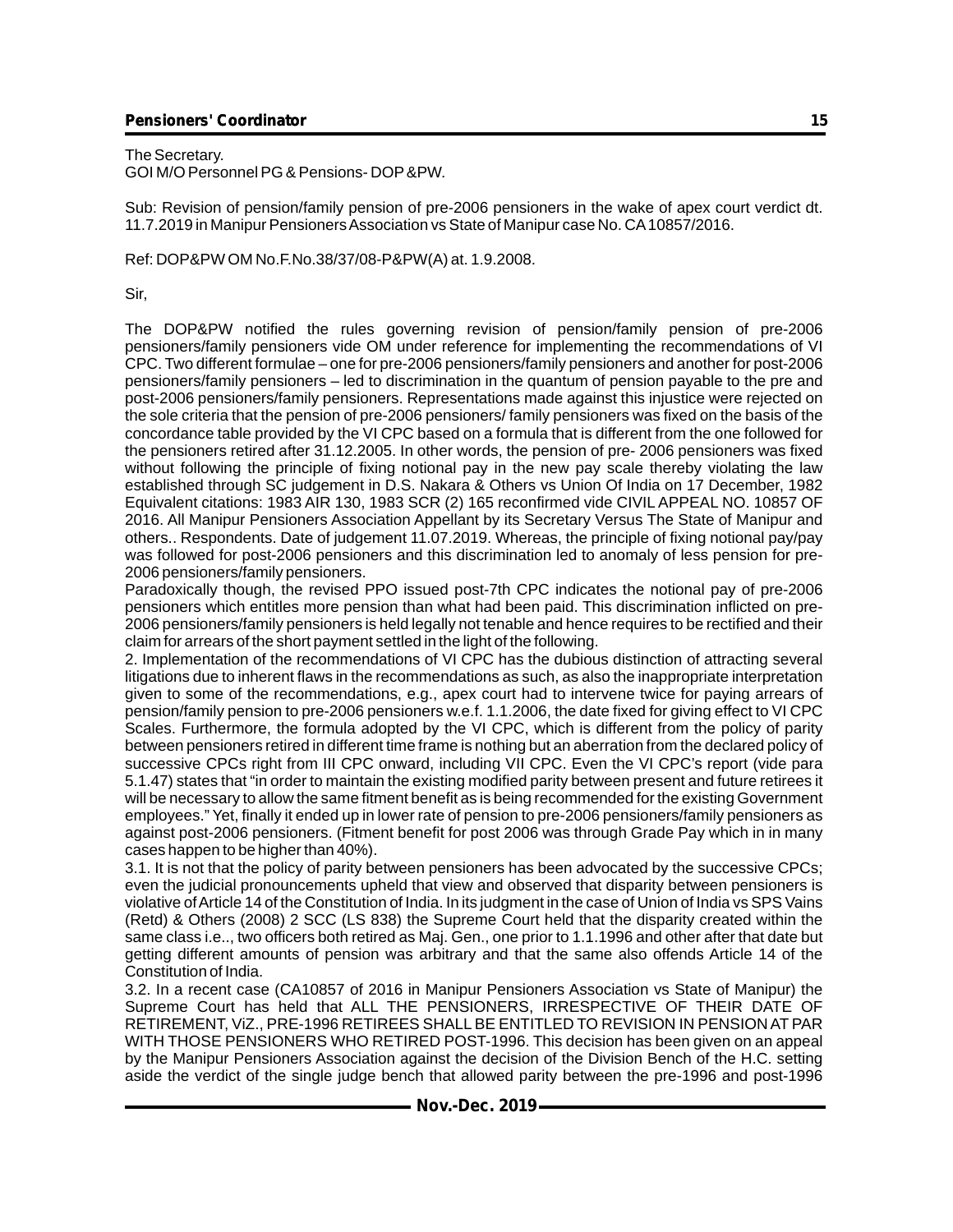pensioners as demanded by the said Association. The judgment of the single judge bench is in accordance with the judgment of a Constitution Bench of 5 judges in D.S.Nakara case, in which para 46 says that "revised pay scales are introduced from a certain date. All existing employees are brought on to the revised scale of pay by adopting a theory of fitments and increments for past service. In other words, benefit of revised scale is not limited to those who are in service or who enter service subsequent to the date fixed for introducing revised scales, but the benefit is extended to all those who were in service prior to that date. This is just and fair". This verdict is not diluted by the Supreme Court in its subsequent judgements so far.

3.3 During the trial in the Supreme Court the respondent (Manipur State) claimed that the decision of the apex court in D.S. Nakara case is one of limited application and there is no scope for enlarging the ambit of their decision to cover all schemes including identical amount of pension irrespective of the date of retirement and in support of its stand quoted the decisions/observations of the apex court in similar cases such as (1) Indian Ex-Services League vs U.O.1, (2) Kallakkurichi Tk. Retd. Officials Association vs Tamil Nadu State and some more cases. However, the apex court rejected all those issues as 'none of the judgments relied upon by the respondent (Manipur State) has any bearing to the controversy on hand'. On the other hand, the court extensively quoted its own observations/ decisions given in the matter of D.S. Nakara & others vs Union of India and even verbatim reproduced paras 42 and 65 of the judgment in the said case and concluded that the controversy/issue in the appeal filed by Manipur Pensioners Association is squarely covered by the decision of the apex court.

4. Moreover, there is similarity between the two cases – one adjudicated by the apex court in the Manipur Pensioners Association vs State of Manipur referred to above and the ground attributed by the Govt. of India for rejecting the demand of pre-2006 pensioners for parity with post-2006 pensioners. The State of Manipur's ground for rejecting the claim for parity between pre and post 1996 pensioners was constraint of financial resource with the State while it was 'recommendation of VI CPC'that recommended different criteria for pre and post 2006 pensioners.

5. Rejecting the claim for parity in pension between pre and post-2006 pensioners was attributed to the Govt. decision based on the recommendation of CPC. In this regard it is worthwhile to recall that recommendations of CPCs are recommendatory and not binding on the Govt. but can be rejected, modified or accepted in toto, while the decision of the Govt. is not always appropriate whereas the verdict/ruling in the matter adjudicated by the courts of law is considered final and holds the ground, as narrated in the preceding paras.

6. Pensioners are a homogeneous class and dividing them into pre and post particular cutoff date violates the norms laid by the Hon'ble Supreme Court. Hence, we request the DOP&PW to issue suitable modified instructions keeping in view the verdict of the apex court so that the long pending demand of pre-2006 pensioners/family pensioners is settled without losing further time.

Thanking you Yours truly,

Sd/-

S C Maheshwari

Secy Genl Bharat Pensioners Samaj.

Copy to Ms.Seema Gupta, Director (PW) GOI M/O Personnel PG & Pensions- DOP&PW New Delhi. [Accessed on 02.12.2019 from https://www.gconnect.in/orders-in-brief/pension/pension-pre-2006-pensioners-supremecourt.html] \*\*\*\*\*\*\*\*\*\*\*\*\*\*\*\*\*\*\*\*

**Department of Expenditure has issued another clarification regarding Date of Next Increment in 7th CPC to clear the doubts in granting of Increment No. 4-21/2017-IC/E.IIIA Government of India Ministry of Finance Department of Expenditure**

North Block, New Delhi-110001 Dated the 28th November, 2019

#### **OFFICE MEMORANDUM**

**Subject: Date of next increment under Rule 10 of Central Civil Services (Revised Pay) Rules, 2016- Clarifications regarding.**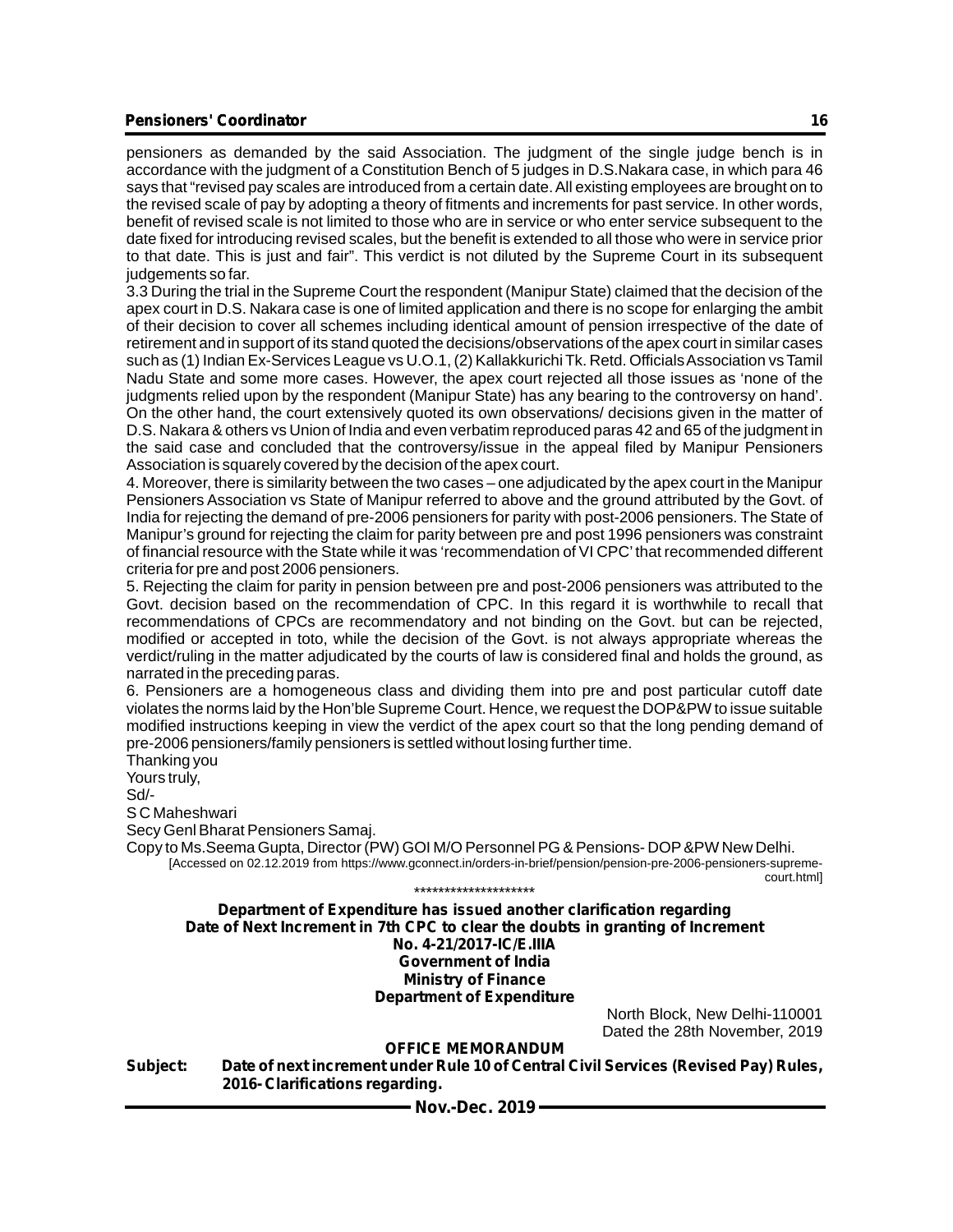The undersigned is directed to invite the attention to Rule 10 of the CCS (RP) Rules, 2016 which provides for the entitlement of employees for drawal of annual increment either on 1st January or 1st July depending on the date of appointment, promotion or grant of financial upgrdation. The Sub-Rule (2) thereof provides that increment in respect of an employee appointed or promoted or granted financial up gradation including up-gradation under Modified Assured Carrier Progression Scheme (MACPS) during the period between the 2nd day of January and 1st day of July (both inclusive) shall be granted on 1st day of January and the increment in respect of an employee appointed or promoted or granted financial upgradation under MACPS during the period between the 2nd day of July and 1st day of January (both inclusive) shall be granted on 1st day of July.

2. Anumber of references were received in the Ministry of Finance seeking clarifications regarding drawal of next increment by the employees promoted on 1st July, 2016. On consideration of the matter, Department of Expenditure vide it's Office Memorandum of even number dated 31.07.2018 has clarified that in case an employee is promoted or granted financial up-gradation including up-gradation under the MACP scheme on 1st January or 1st July, where the pay is fixed in the the post on which promotion is made in accordance with the Rule 13 of the CCS (RP) Rules, 2016, the first increment in the Level applicable to the post on which promotion is made shall accrue on the following 1st July or 1st January, as the case may be, provided a period of 6 months qualifying service is strictly fulfilled. The next increment thereafter shall, however, accrue only after completion of one year.

3. Consequent upon issue of Office Memorandum dated 31.07.2018 different Ministries/ Departments have sought clarification on applicability of DOE's O.M dated 31.07.2018 keeping in view the provisions of Rule 10 of CCS (RP) Rules 2016, Rule 22(1)(a)(1) of Fundamental Rules & provisions of Stepping up of pay. The issues on which various Ministries/Departments have sought clarifications and decisions thereon are brought in the succeeding paragraphs.

4. During the regime of 6th CPC, when the annual increment was admissible uniformly on 1st July every year, employees completing 6 months and above in the revised pay structure as on 1st July were eligible for grant of increment. In the 7th" CPC regime there are two dates of increments 1st January and 1st July. Keeping in view the spirit of 6th CPC, O.M dated 31.07.2018 was issued providing for accrual of next increment on 1st July/1st January in respect of employees getting promotion on 1st January/1st July provided 6 months qualifying service is strictly fulfilled.

5. The instructions contained in the O.M. dated 31.07.2018 are self-explanatory in respect of the cases of promotion/financial up-gradation falling on 1st July or 1st January. These instructions provide that in case of promotion/financial up gradation on 1st July and 1st January and getting fixation of pay in the Level applicable to the post in which promotion is made in accordance with Rule 13 of the CCS (RP) Rules 2016, the first increment in the level in which promotion is made shall accrue on the following 1st January or 1st July, as the case may be, provided a period of 6 months'qualifying service is fulfilled.

**6. The opportunity to exercise of option for pay fixation under FR 22(1)(a)(1) is available to employees in case of promotion/financial up-gradation. Therefore, the Central Government Employee promoted on regular basis/granted financial up gradation on any date other than the date of his/her annual increment in lower grade and exercises the option under FR 22(1)(a)(1) read with Department of Personnel & Training's OM No.13/02/2017-Estt.(Pay-I) dated 27.07.2017 for fixation of pay from the date of accrual of next increment in the scale of pay in lower grade, he may be allowed the 1st increment in promotional grade on 1st January/ 1st July as the case may be after completion of 6 months' qualifying service after such fixation on 1st July/1st January (i.e., the date of increment in lower grade) on the analogy of Department of Expenditure's OM dated 31.07.2018. The next increment, thereafter, shall however, accrue only after completion of one year.**

7. Since there is material change, it has also been approved that the employees who have been regularly promoted or granted financial up-gradation on or after 01.01.2016 and desire to exercise/reexercise option for pay fixation under  $FR22(1)(a)(1)$  shall be given an opportunity to exercise or reexercise of the options there under. Such an option shall be exercised within one month of issue of this O.M.

8. These instructions will be applicable with effect from 01.01.2016.

9. In so far as persons serving in the Indian Audit and Accounts Department are concerned, these orders issue after consultation with the Comptroller and Auditor General of India.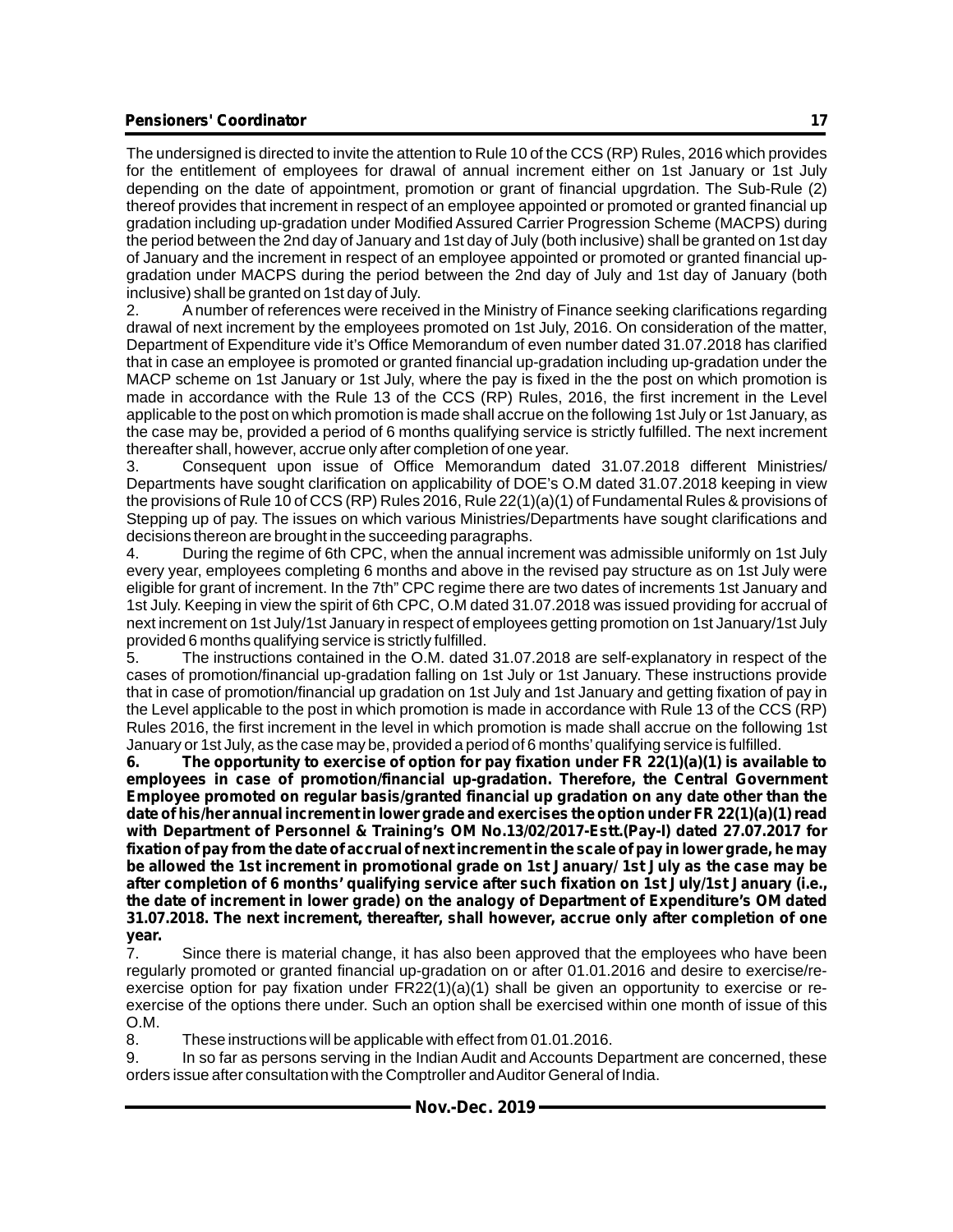10. Hindi version of these orders is attached.

(B.K.Manthan) Deputy Secretary to the Government of India [Accessed on 14.12.2019 f4rom https://www.gservants.com/2019/11/29/date-of-next-increment-clarification-dated-28-11- 2019/23560/] \*\*\*\*\*\*\*\*\*\*\*\*\*\*

#### **Ministry of Personnel, Public Grievances & Pensions Eradication of Corruption**

#### **Posted On: 04 DEC 2019 4:17PM by PIB Delhi**

The Government of India is committed to "Zero Tolerance against Corruption" and has taken several measures to combat corruption and improve probity and accountability of Government institutions. The steps taken by the Central Government, inter alia, include:-

- I. Systemic improvements and reforms to provide transparent citizen-friendly services and reduce corruption. These, inter alia, include:
- a. Disbursement of welfare benefits directly to the citizens under various schemes of the Government in a transparent manner through the Direct Benefit Transfer initiative.
- b. Implementation of E-tendering in public procurements.
- c. Introduction of e-Governance and simplification of procedure and systems
- d. Introduction of Government procurement through the Government e-Marketplace (GeM)
- e. An online "Probity Portal" operationalised since 2017 under which various Ministries/Departments, autonomous organizations and public sector banks etc. enter information regarding review under FR 56(j), cases for sanction for prosecution, implementation of rotational transfer policy and disciplinary proceedings etc.
- II. Discontinuation of interviews in recruitment of Group 'B' (Non-Gazetted) and Group 'C'posts in Government of India.
- III. Invocation of FR-56(j) and AIS (DCRB) Rules, 1958 for prematurely retiring officials whose performance has been reviewed and found unsatisfactory.
- IV. The All India Services (Disciplinary and Appeal) Rules and Central Civil Services (Classification, Control and Appeal) Rules have been amended to provide strict timelines in the procedure related to disciplinary proceedings.
- V. The Prevention of Corruption Act, 1988 has been amended on 26.07.2018 to bring a paradigm shift in tackling corruption in as much as clearly criminalizing the act of giving bribe, checking big ticket corruption by creating a vicarious liability in respect of senior management of commercial organizations where the act of giving of bribe is with their consent or connivance.
- VI. Issue of instructions by the Central Vigilance Commission (CVC) asking the organizations to adopt Integrity Pact in major procurement activities and to ensure effective and expeditious investigation wherever any irregularity/misconduct is noticed.
- VII. The institution of Lokpal has been operationalised by appointment of a Chairperson and eight Members, including four judicial Members. Lokpal is statutorily mandated to directly receive and independently process complaints as regards alleged offences against public servants under the Prevention of Corruption Act, 1988.

 In addition, the CVC, as an apex integrity institution, has adopted a multi-pronged strategy and approach to combat corruption, which encompasses punitive, preventive and participative vigilance.

 This Ministry of Personnel, Public Grievances and Pensions has taken several measures to help people to ensure access to relevant information. These, inter alia, include:

- I. Enactment of Right to Information (RTI) Act, 2005 to set out practical regime of right of information for citizens to secure access to information under the control of Public Authorities.
- II. Launching of a web portal namely RTI online with URL www.rtionline.gov.in for all Central Ministries/ Departments/CPSUs for making it convenient for citizens to file RTI requests and first appeals online.
- III. Guidelines Issued on suo moto disclosure of information by Public Authorities.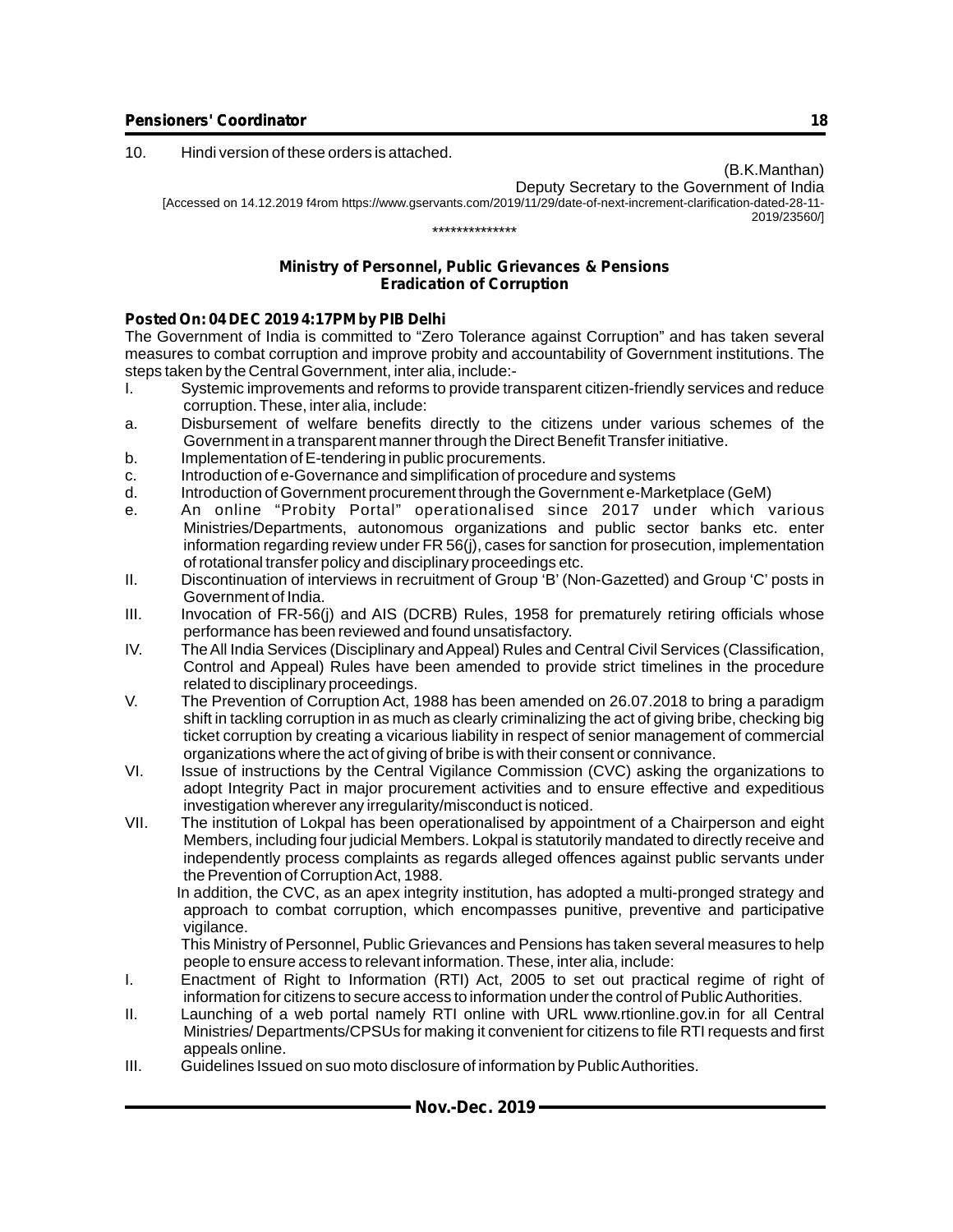IV. Providing funds to various State Governments for establishing helpline in order to facilitate obtaining of the information by the RTI applicants. Funds are also provided each year to various State Administrative Training Institutes (ATIs) by the Government to generate awareness among the citizens through measures like Distance learning programmes and Online Certificate Course in regional languages, publishing of handbooks on RTI and distribution of the same among the public.

This information was provided by the Union Minister of State (Independent Charge) Development of North-Eastern Region (DoNER), MoS PMO, Personnel, Public Grievances & Pensions, Atomic Energy and Space, Dr Jitendra Singh in written reply to a question in Lok Sabha today.

[Accessed on 14/12/2019 from https://pib.gov.in/PressReleseDetail.aspx?PRID=1594893] \*\*\*\*\*\*\*\*\*\*\*\*\*\*\*\*

#### **Ministry of Personnel, Public Grievances & Pensions Redressal of Complaints**

#### **Posted On: 04 DEC 2019 4:16PM by PIB Delhi**

 The Department of Administrative Reforms and Public Grievances have issued guidelines which provides that a grievance should be redressed within a period of maximum of two months of its receipt. If finalization of a decision on a particular grievance is anticipated to take longer than two months, an interim reply should invariably be sent. These guidelines are also available on pgportal.gov.in. Further Review meetings are being held on regular basis with the Central Ministries/Departments/State Governments/Union Territories for monitoring the pendency of public grievances on the Centralized Public Grievance Redress And Monitoring System [CPGRAMS].

This information was provided by the Union Minister of State (Independent Charge) Development of North-Eastern Region (DoNER), MoS PMO, Personnel, Public Grievances & Pensions, Atomic Energy and Space, Dr Jitendra Singh in written reply to a question in Lok Sabha today.

[Accessed on 14/12/2019 from https://pib.gov.in/PressReleseDetail.aspx?PRID=1594891] \*\*\*\*\*\*\*\*\*\*\*\*\*

#### **Ministry of Health and Family Welfare Medical benefits to dependent parents of employees**

#### **Posted On: 13 DEC 2019 12:47PM by PIB Delhi**

For availing of medical facilities under Central Government Health Scheme (CGHS), parents are deemed to be dependent on the Central Government employee if they are normally residing with the employee and their monthly income from all sources including pension/ family pension does not exceed Rs. 9,000 plus the amount of Dearness Relief thereon. This condition of dependency is applicable to Pensioners of State Government(s) as well.

Regarding any scheme for providing medical facility to the dependent parents of employees of private sector, The Employees' State Insurance (ESI) Act, 1948 read with ESI (Central) Rule, 1950 provides for medical benefits to the dependent parents of the Insured person i.e. an employee who works in a factory/ establishment having 10 or more workers & registered under the said Act and drawing salary less than Rs. 21,000 per month (Rs. 25,000 in case of persons with disability). Income limit for dependency of parents from all sources is Rs. 9,000 per month. The ESI Act is not applicable to Central Government employees and their dependents.

The Minister of State (Health and Family Welfare), Sh Ashwini Kumar Choubey stated this in a written reply in the Lok Sabha here today.

 [Accessed on 14.12.2019 from https://pib.gov.in/PressReleseDetail.aspx?PRID=1596307] \*\*\*\*\*\*\*\*\*\*\*\*\*\*

#### **Ministry of Health and Family Welfare Online Selling of Medicines without Qualification**

#### **Posted On: 13 DEC 2019 12:50PM by PIB Delhi**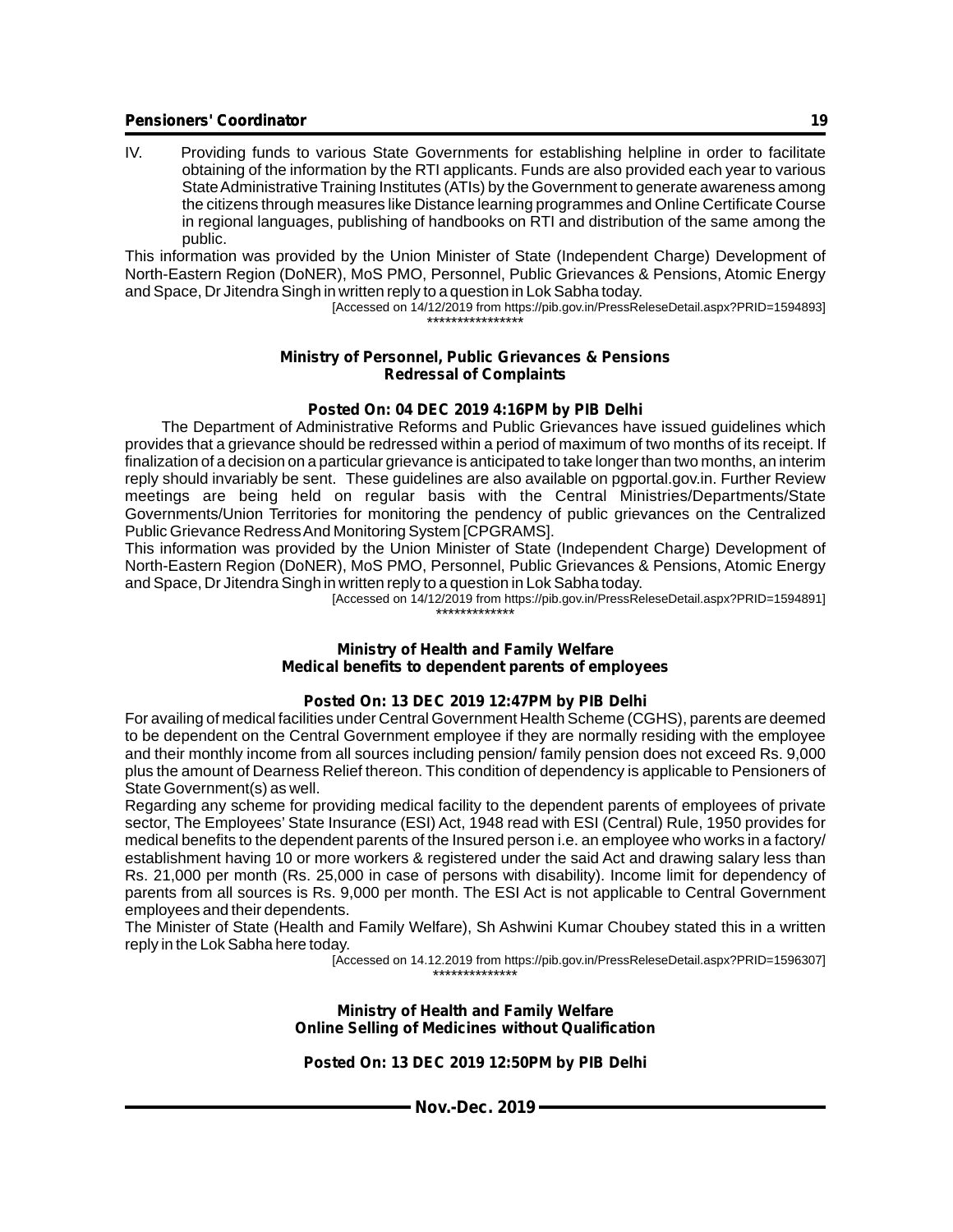Sale of drugs in the country is regulated under the provisions of Drugs & Cosmetics Act, 1940 and Rules, 1945 thereunder by the State Licensing Authorities (SLAs) through a system of licensing and inspection. SLAs are legally empowered to take stringent action against violation of provisions of the Act and Rules It has been noted that there are certain online portals selling medicines. Some concerns have been raised by certain stakeholders against online sale of medicines. In order to regulate the online sale of medicines comprehensively, the Government has published draft rules vide G.S.R. 817 (E) dated 28th August 2018 for inviting comments from public/stakeholders for amendment to the Drugs and Cosmetics Rules, 1945 for incorporating provisions relating to regulation of sale and distribution of drugs through epharmacy.

The draft rules contain provisions for registration of e-pharmacy, periodic inspection of e-pharmacy, procedure for distribution or sale of drugs through e-pharmacy, prohibition of advertisement of drugs through e-pharmacy, complaint redressal mechanism, monitoring of e-pharmacy, etc.

The Minister of State (Health and Family Welfare), Sh Ashwini Kumar Choubey stated this in a written reply in the Lok Sabha here today.

 [Accessed on 124.12.2019 from https://pib.gov.in/PressReleseDetail.aspx?PRID=1596311] \*\*\*\*\*\*\*\*\*\*\*\*\*

#### **1. Income Tax Slab Rate for AY 2020-21 for Individuals:**

1.1 Individual (resident or non-resident), who is of the age of less than 60 years on the last day of the relevant previous year:

#### 1. Income Tax Slab Rate for AY 2020-21 for Individuals:

*1.1 Individual (resident or non-resident), who is of the age of less than 60 years on the last day of the relevant previous year:*

| Net income range            | Income-Tax rate |
|-----------------------------|-----------------|
| Up to Rs. 2,50,000          | Nil             |
| Rs. 2,50,000 - Rs. 5,00,000 | 5%              |
| Rs. 5,00,000- Rs. 10,00,000 | 20%             |
| Above Rs. 10,00,000         | 30%             |

*1.2 Resident senior citizen, i.e., every individual, being a resident in India, who is of the age of 60 years or more but less than 80 years at any time during the previous year:*

| $\mu$ is $\mu$ in $\mu$ is $\mu$ is $\mu$ is $\mu$ is $\mu$ is $\mu$ is $\mu$ is $\mu$ is $\mu$ is $\mu$ is $\mu$ |                 |
|-------------------------------------------------------------------------------------------------------------------|-----------------|
| Net income range                                                                                                  | Income-Tax rate |
| Up to Rs. 3,00,000                                                                                                | Nil             |
| $\text{Rs. } 3,00,000 - \text{Rs. } 5,00,000$                                                                     | 5%              |
| Rs. 5,00,000- Rs. 10,00,000                                                                                       | 20%             |
| Above Rs. 10,00,000                                                                                               | 30%             |

*1.3 Resident super senior citizen, i.e., every individual, being a resident in India, who is of the age of 80 years or more at any time during the previous year:*

| ------<br>----              |                 |
|-----------------------------|-----------------|
| Net income range            | Income-Tax rate |
| Up to Rs. $5,00,000$        | Nil             |
| Rs. 5,00,000- Rs. 10,00,000 | 20%             |
| Above Rs. 10,00,000         | 30%             |

*Plus: -*

*Surcharge: -* 10% of income tax where total income exceeds Rs. 50,00,000. 15% of income tax where total income exceeds Rs. 1,00,00,000.

*Health and Education cess:* - 4% of income tax and surcharge.

**Note: -** A resident individual is entitled for rebate under section 87A if his total income does not exceed Rs. 5,00,000. The amount of rebate shall be 100% of income-tax or Rs. 12,500, whichever is less.

[Accessed on 14/12/20189 from https://www.taxmann.com/blogpost/2000001773/tax-rates-income-tax-slab-for-ay-2020- 21.aspx]

\*\*\*\*\*\*\*\*\*\*\*\*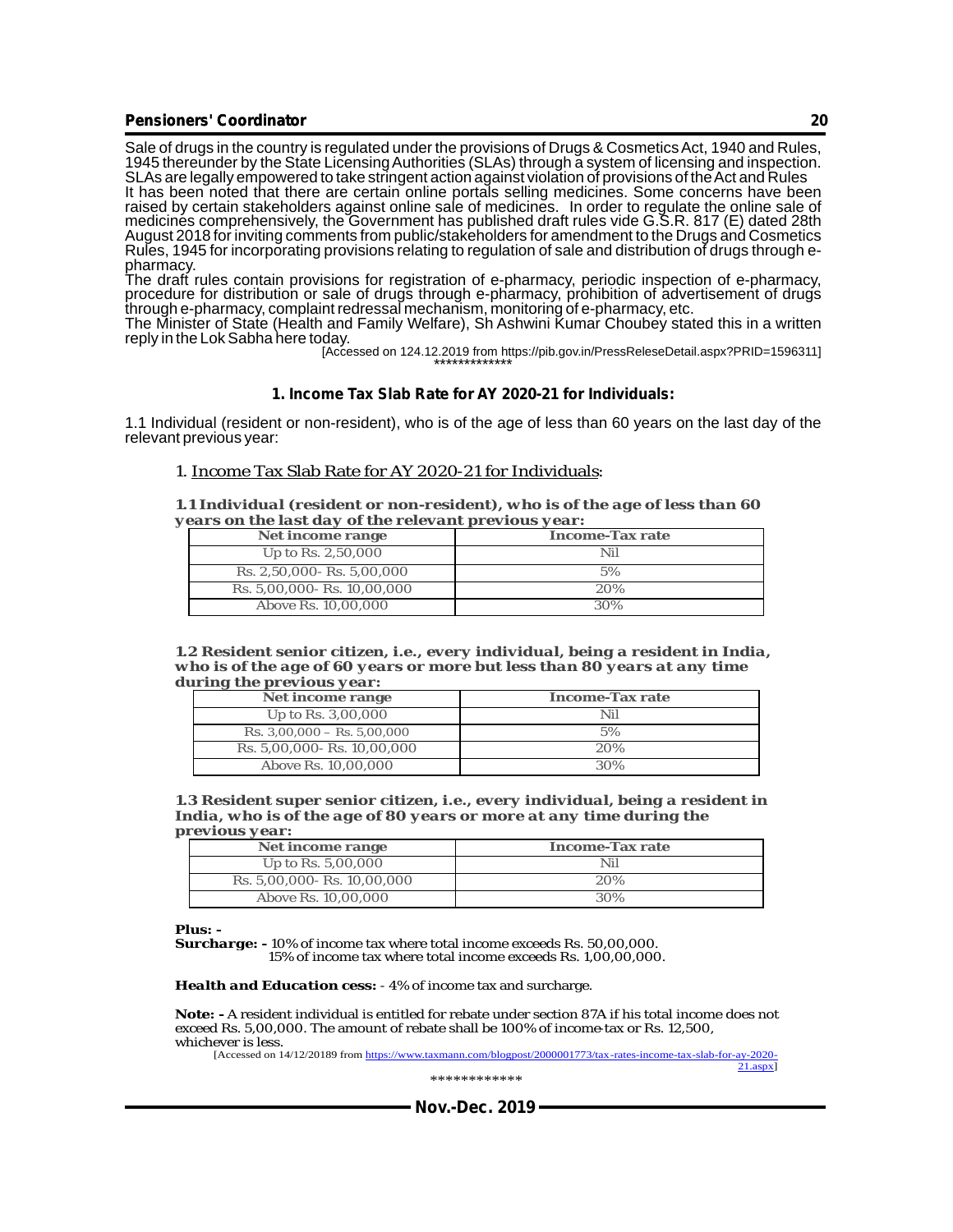#### **BLOOD PRESSURE (INTRODUCTION)**

By the term BLOOD PRESSURE people are inclined to think of a serious disease of modern civilization. Blood pressure does not, in the strict sense of the term, mean a disease at all. It is essential for life, and every living man or woman carries some degree of blood pressure.

In certain pathological states the blood pressure rises above the normal figure, sometimes reaching such heights as to become a source of imminent danger to life. This raised blood pressure is not a disease by itself, but a sign or manifestation of a pathological process but a measurable external index of an internal malady.

The pressure which the blood exerts on the wall of the vessels is called BLOOD PRESSURE. The maximum pressure of blood in an artery is called Systolic Pressure. The minimum pressure in an artery is called Diastolic Pressure. The difference between the maximum and minimum pressure is known as the Pulse Pressure. It is the Pulse Pressure which keeps the blood moving constantly. The blood pressure is recorded by the Sphygmomanometer.

### \* \* \*

#### **HYPERTENSION (HIGH BLOOD PRESSURE)**

When the Systolic Pressure remains constantly above the upper limits of the normal for the age of Individual, this is termed as "Hypertension". The systolic pressure of an individual may rise quite high in some circumstances due to stress, etc., but so long as it is temporary it should not be considered as Hypertension. It is the continued elevation of the systolic pressure above the normal limit, which should be considered as Hypertension.

#### **Causes of Hypertension**

**Heredity –** Heredity plays an important role in its causation. If both the parents have high blood pressure, rarely the progeny escapes.

**AGE -** Hypertension is mostly found in people after the age of forty. But younger people do also suffer from Hypertension.

**Over-Weight and Obesity –** More cases of Hypertension are found in the overweight and obese individuals, than in thin and under-weight people.

**Mental States -** People, who are unfortunately so placed in life as to suffer from continual anxiety or worry for many years, tend to suffer from hypertension.

#### **Symptoms of Hypertension**

Symptoms do not appear as soon as the pressure tends to rise. For some years, there has been a gradual increase of the pressure, of which the patient may not be aware. Often patients have no complaints, before a physician tells them about high blood pressure. When the pressure reaches the limit of the patient's tolerance, symptoms begin to appear. The nervous symptoms appear first, which are noticed either by the patient himself, or by his friends. Irritability of temper, nervousness, change of disposition, inability to concentrate the mind, throbbing headache, insomnia and giddiness are some of the common initial symptoms.

#### **Treatment**

There are numerous medicines but a few most important medicines are given : - Belladona, Glonoine, Kali phos, Nat Mur, in 30th potency three times a day.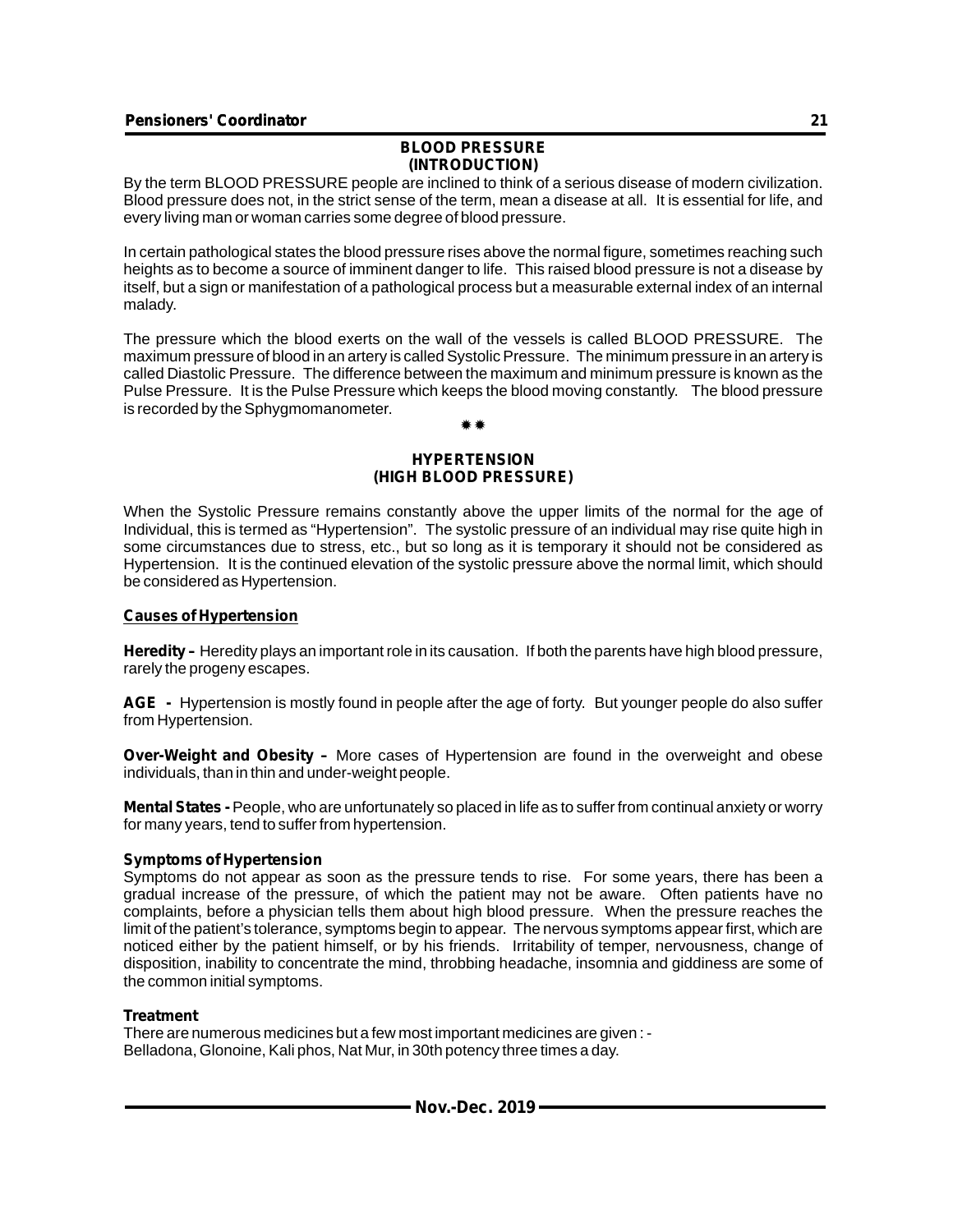Allum Sativa Q, Crataegus Oxy Q, Rauvolfia Serpentina Q, 15-20 drops in water thrice a day.

| Age        | <b>Dios</b> | Sys |  |
|------------|-------------|-----|--|
| 20         | 78          | 118 |  |
| 30         | 82          | 122 |  |
| 40         | 84          | 127 |  |
| 50         | 90          | 133 |  |
| 60         | 92          | 143 |  |
| 65 & above | 95          | 148 |  |

Medicine should be taken on the advice of Homoeo Physician:

The table below gives normal Blood Pressure in healthy adults:

Dr. H.S. Gheek Homoeo Physician Regn. No. Pb. Hom. C. 3725-B, C.C. Hom. 497-4169 (Part-II) Mobile No. 9815759771

\*\*\*\*\*\*

#### **Clarification of Fixed Medical Allowance (FMA) – CPAO**

#### **GOVERNMENT OF INDIA MINISTRY OF FINANCE DEPARTMENT OF EXPENDITURE CENTRAL PENSION ACCOUNTING OFFICE TRIKOOT-II, BHIKAJI CAMA PLACE, NEW DELHI-110066 CPAO/ IT&Tech/Revision (7th CPC)/ 19.Vol-III( E)/2019-20/66 05.08.2019**

Office Memorandum

Subject: - Clarification of Fixed Medical Allowance (FMA).

Attention is invited to D P&PW OM No. 4/ 02/ 2019-P&PW (D)/42694 dated-1st July, 2 019 wherein it is mentioned that the pensioners may be allowed FMA w.e.f. the date of application for FMA, if FMA otherwise admissible to them.

Instructions issued by the OM ibid is reproduced as under:-

| <b>SL No</b>   | <b>Issue</b>                                                                                                                                                                                                                               | <b>Comments of DoPPW</b>                                                                                                                                                                                                                                                                                                                                                                                                                                                                                                                                                                                                                                                                                                                                                                                                                                                                                                                                                                                                                                         |
|----------------|--------------------------------------------------------------------------------------------------------------------------------------------------------------------------------------------------------------------------------------------|------------------------------------------------------------------------------------------------------------------------------------------------------------------------------------------------------------------------------------------------------------------------------------------------------------------------------------------------------------------------------------------------------------------------------------------------------------------------------------------------------------------------------------------------------------------------------------------------------------------------------------------------------------------------------------------------------------------------------------------------------------------------------------------------------------------------------------------------------------------------------------------------------------------------------------------------------------------------------------------------------------------------------------------------------------------|
| 1 <sub>1</sub> | Whether the effective date of<br>payment of FMA in respect of the<br>pensioners who retired before<br>01.12.1997 is the date of<br>retirement or the date of<br>submission of application.                                                 | The order were issued vide this Department's OM No. 45/57/97-P&PW (C)<br>dated-19.12.1997 wherein FMA was granted. The existing pensioners had to opt<br>for medical allowance and an undertaking was required to be submitted by the<br>claimant. Hence, the orders are being implemented from 01.12.1997. If a person<br>has retired earlier and has opted for the FMA and given undertaking at the time of<br>issue of OM, then the FMA should be paid from 01.12.1997.<br>After 19.12.1997, several further orders/ clarifications were issued regarding<br>Fixed Medical Allowance (FMA). Therefore, it is difficult to accept that the<br>pensioner was not aware of the admissibility of the FMA w.e.f. 01.12.1997. In<br>view of this, those pensioners who retired before 01.12 .1997 and did not<br>exercise the option for FMA immediately after the issue of OM dated-19.12.1997<br>would not be entitled to FMA w.e.f. 01.12.1997. However, they may be allowed<br>FMA w.e.f. the date of application for FMA, if FMA otherwise admissible to them. |
| 2.             | Whether the effective date of<br>payment of FMA in respect of the<br>pensioners who retired after<br>01.12.1997 is 01.12.1997 i.e. date<br>of implementation of order or the<br>date of submission of the<br>application by the pensioner. | In the OM dated-19.12.1997, it has been mentioned that in case of<br>future retirees, the option shall be obtained by the Head of Office<br>alongwith the pension papers and in case the retiree opts for medical<br>allowance, the FMA is payable from the following month after the date of<br>superannuation. If the retiree opts later on or gives his option later, then<br>the FMA is to be given from the date of application.<br>After 19.12.1997, several further orders/clarifications were issued<br>regarding Fixed Medical Allowance (FMA). Therefore, it is difficult to<br>accept that the retiree/ pensioner was not aware of the admissibility of                                                                                                                                                                                                                                                                                                                                                                                               |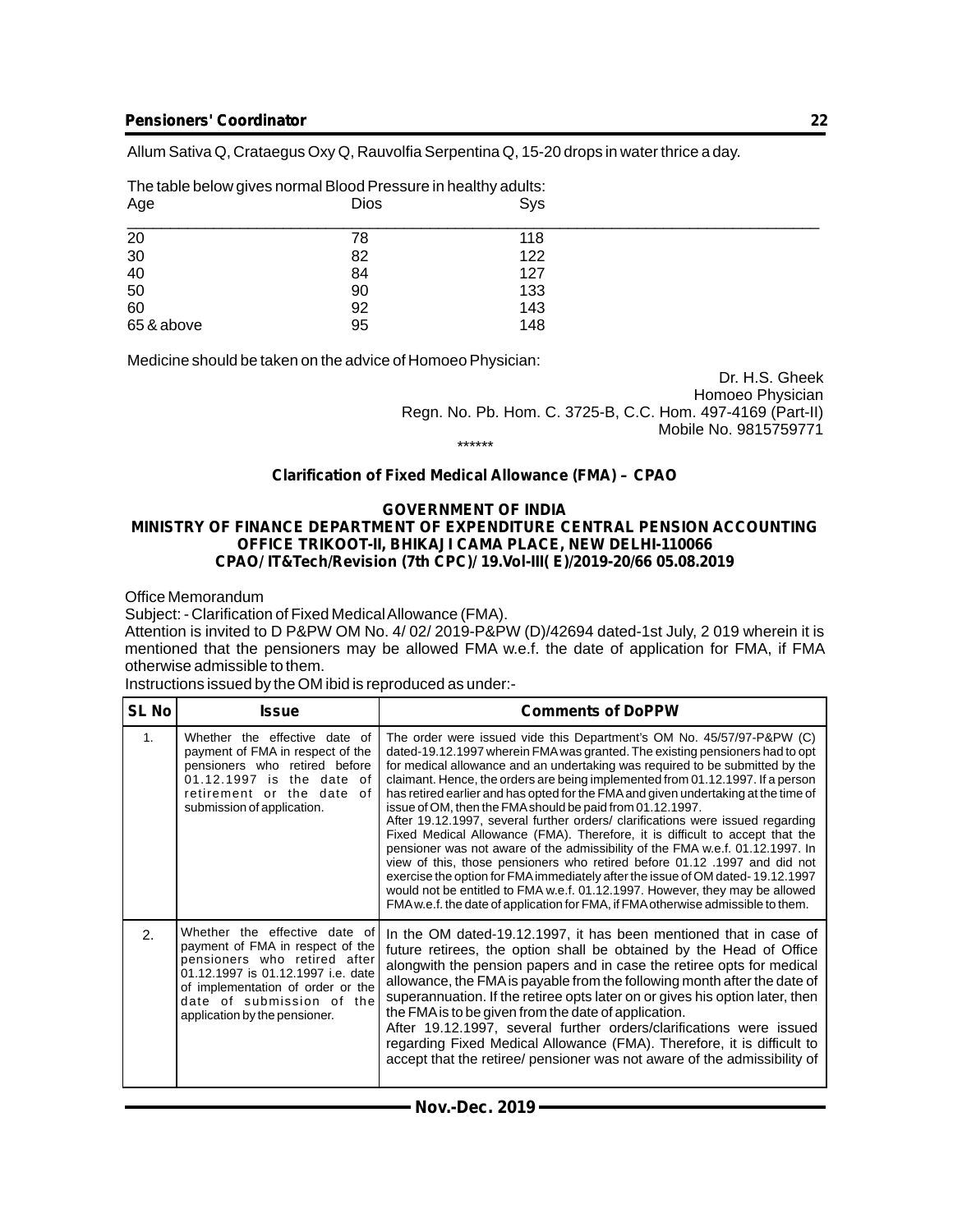|  | the FMA. In case of retirees/ pensioners who retired after 01.12.1997<br>did not exercise the option for FMA immediately on retirement, the FMA<br>would not be admissible to them from the date of the month following the<br>month of retirement. However, they may be allowed FMA w.e.f. the date<br>of application for FMA, if FMA otherwise admissible to them. |
|--|----------------------------------------------------------------------------------------------------------------------------------------------------------------------------------------------------------------------------------------------------------------------------------------------------------------------------------------------------------------------|
|--|----------------------------------------------------------------------------------------------------------------------------------------------------------------------------------------------------------------------------------------------------------------------------------------------------------------------------------------------------------------------|

All Pr. CCAs/CCAs/CAs/ AGs/ Administrators of UTs and Heads of CPPCs of the authorized banks are requested to intimate the concerned to abide by the instructions issued by D P&PW. This issues with the approval of Chief Controller (Pension).

Sd/-

(Praful Dabral) Sr. Accounts Officer (IT & Tech) [Accessed on 26-12-201 from https://www.govtempdiary.com/2019/08/clarification-of-fixed-medical-allowance-fma-cpao/58059]

#### \*\*\*\*\*\*\*\*\*\*\*\*\*\*\*\*\*\*\*\*\* **No.Z-15025/11/2015-Dir(CGHS) Government of India Ministry of Health & Family Welfare**

Nirman Bhavan, New Delhi. Dated, the 10th July, 2015.

#### **OFFICE MEMORANDUM**

As you are aware, CGHS is in the process of introducing web-based services for its members. In this context, it is necessary to link AADHAAR number with the CGHS Beneficiary IDs of all beneficiaries before such services can be launched.<br>2. The

#### **2. The procedure for doing so is as follows:**

- (I) Through CMO-in-charge's Module Beneficiary can visit CMO-in- charge of his dispensary with AADHAAR Card to get his family members AADHAAR registered.
- (II) Registration of AADHAAR number by beneficiary himself -

#### **Following step to be followed:**

- a. Log on to cghs.nic.in
- b. Click 'Click here to view beneficiary details'
- c. Click 'login with Ben Id'
- d. To get password click ' Generate Password'
- e. Enter details and a password will be sent on the registered mobile phone no. of the beneficiary
- f. Enter Ben Id and Password an sign in
- g. Click- ' update AADHAAR number'
- h. Enter AADHAAR number for all family members and save.
- **3. This is an important initiative and is being monitored as a part of PRAGATI. It is, therefore, requested that all employees of the Ministries/ Department may be motivated to seed their AADHAAR numbers through either of the modes mentioned above.**
- **4. Cooperation of all Ministries/ Departments in this regard would be highly appreciated.**

Sd/- (N.S. Kang) Additional Secretary & DG, CGHS All Ministries/Departments [Accessed on 20.12.2019 from https://www.gconnect.in/orders-in-brief/cghs/linking-aadhaar-with-cghs-card.html] \*\*\*\*\*\*\*\*\*\*\*\*\*\*\*

#### **GOVERNMENT OF INDIA MINISTRY OF HEALTH AND FAMILY WELFARE CGHS Centre No 1,Sector 45 Chandigarh**

#### **No/CMO/CGHS WC-1/Advisory committee/Minutes/3119 Dt-14.12.2019**

Minutes of the Meeting of Advisory committee held on 14.12.2019 in CGHS Wellness centre No. 1 Sector 45 Chandigarh.

The meeting of CGHS Advisory Committee was held at 9.30 am on 14.12.2019 and was presided over by Dr.(Mrs) Sunita Chaudhary, senior CMO (SAG) I/C C.G.H.S Wellness centre, Sector 45 ,Chandigarh and attended by following members-:

- 1. Sh. M.LPANGHOTRA,IA&AD Pensioners welfare Association Chandigarh(Mob. 9217912203)
- 2. Sh JASPALSINGH, President DAPWAChandigarh (Mob. 9815226310)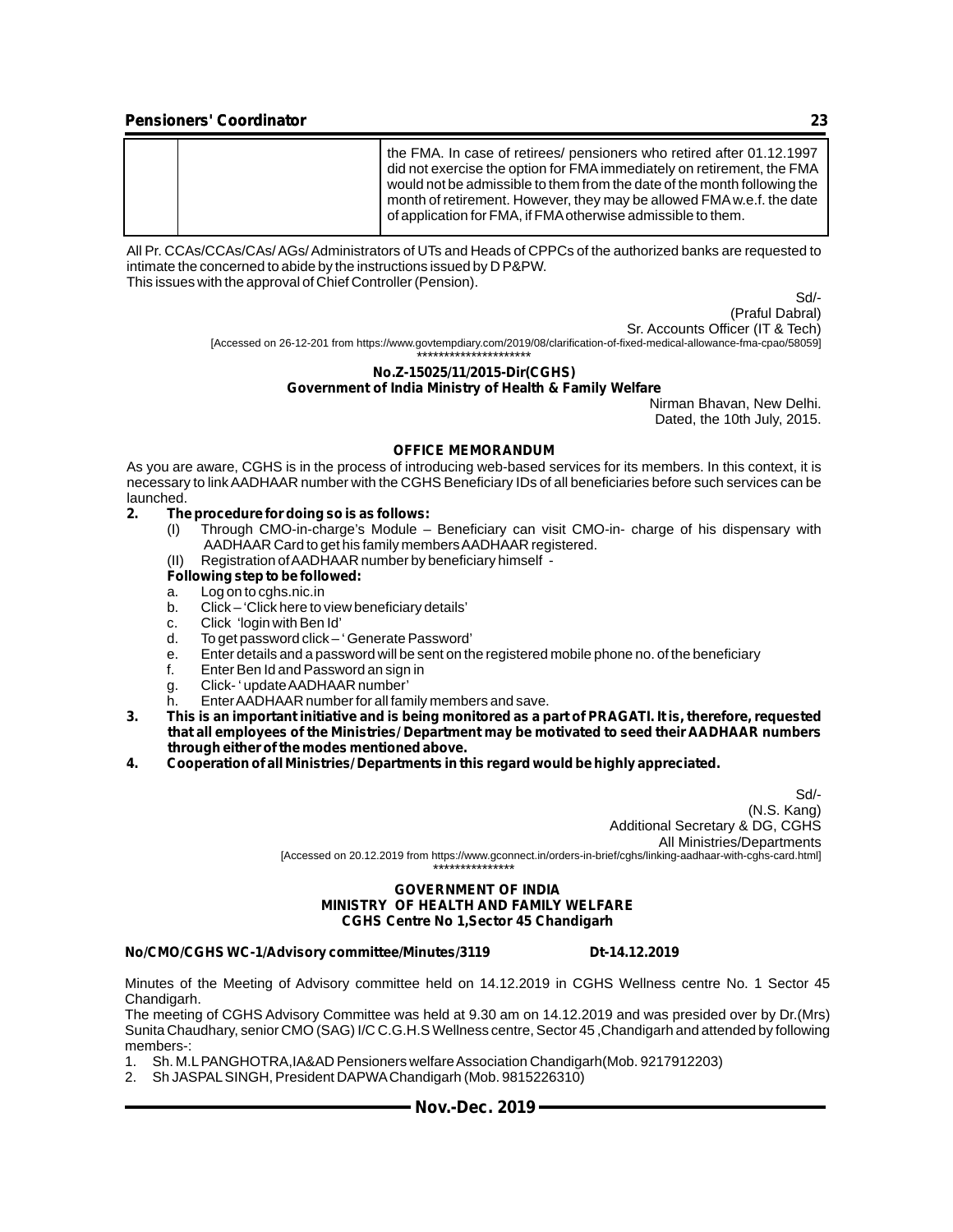- 3. Sh. MS Toor , Comdtt. P.M.F Retd. CGPW Society (Mob. 9876111633)
- 4. Sh. Vineet Goyal, Rep. Jai Ambika Medicos, ALC, SCO 361, Sector 32 Chandigarh(Mob.9988637709)
- 5. Sh. D.D. Sharma, survey of India, Rep of serving employees Chandigarh.

#### **Welcome Address :**

Dr. (Mrs.) Sunita Chaudhary, senior CMO (SAG) in-charge CGHS Wellness Centre No. 1 welcomed the members of the Advisory committee.

#### **Amenities to beneficiaries ;**

No proposal for offering of alternative premises to CGHS has been received from the Chandigarh administration. **MRC Status/ Pendency of claims :**

The bills of MRC has been cleared up to Nov 2019 but the payment has been made up to March 2019.

#### **Performance of Local Chemist :**

Sh. Vineet Goyal Representative of Jai Ambica Medicos said in the Advisory Committee meeting that his some bills are still outstanding for payment by CGHS which makes him difficult to supply the medicines smoothly. The CMO I/C said the payment of bill does not come under her domain. So, She advised to approach the Additional Director CGHS for this point.

#### **Availability of Drugs in Wellness Centre :**

As per records there are 255 Generic items and 25 proprietary items available in Wellness Centre.

#### **Staff Punctuality & Behavior :**

The conduct and behavior of the staff of the wellness centre has been good. They are courteous and helpful to the senior/ aged CGHS beneficiaries.

#### **Cleanliness & Maintenance of Wellness Centre :**

Under the prevailing circumstances, the upkeep of the premises is appreciable.

#### **Suggestion/ Grievance Redressal :**

The suggestion/complaint box was opened by Sh. M.L Panghotra and found one communication From Sh. Satpal Singh Ben. ID No 3258080

Sh. Singh complained about the behavior of Dr. Sonia on 21-10-2019 when he visited the wellness centre. However, Sh. Satpal Singh was told that Dr. Sonia was advised to be cordial with the patient who comes to wellness centre for his treatment.

Secondly, he complained the medicine prescribed by the specialist was not issued to him by the CGHS dispensary. It was observed that the medicine prescribed by the specialist was not issued to him by the CGHS dispensary. It was observed that the medicine prescribed by the specialist was a supplement which cannot be issued to the patient by the wellness centre.

Furthermore, he suggested some amendment in the M. R. C. status report which is received from the additional Director CGHS. Hence, it was decided to raise this point with the Additional Director CGHS in the forthcoming meeting him.

The meeting ended with the vote of thanks.

#### **Dr. (Mrs.) Sunita Chaudhary Senior CMO (SAG) I/C CGHS Wellness Centre No. 1 Sector, 45 Chandigarh.**

\*\*\*\*\*\*\*\*\*\*\*\*\*\*\*\*\*\*\*\*\*\*\*

| Meeting of Management Committee of CCCGPA Chandigarh was held on 28-11-2019 and          |  |  |  |  |  |  |  |  |  |  |  |
|------------------------------------------------------------------------------------------|--|--|--|--|--|--|--|--|--|--|--|
| approved revision of rates of subscription of co-cordianator revision since January 2020 |  |  |  |  |  |  |  |  |  |  |  |
|                                                                                          |  |  |  |  |  |  |  |  |  |  |  |
|                                                                                          |  |  |  |  |  |  |  |  |  |  |  |
|                                                                                          |  |  |  |  |  |  |  |  |  |  |  |
|                                                                                          |  |  |  |  |  |  |  |  |  |  |  |
|                                                                                          |  |  |  |  |  |  |  |  |  |  |  |

#### **Attention**

- 1. Your subscription period expires after ............................................
- 2. Pay your subscription immediately for renewal.
- 3. Subscription to be remitted through crossed cheque in favour of CCCGPA, Chandigarh or Cash/Money order in the name of the undersigned.
- 4. Subscription of Rs........................... received vide receipt No .......................... dated .................... for the period from .................................. to ....................................................................................
- 5. Write your Folio No. and Contact No. on the back side of the crossed cheque/draft.

R.N. Mehta # 2536, Sector 40-C, Chandigarh, Mob.: 9815644693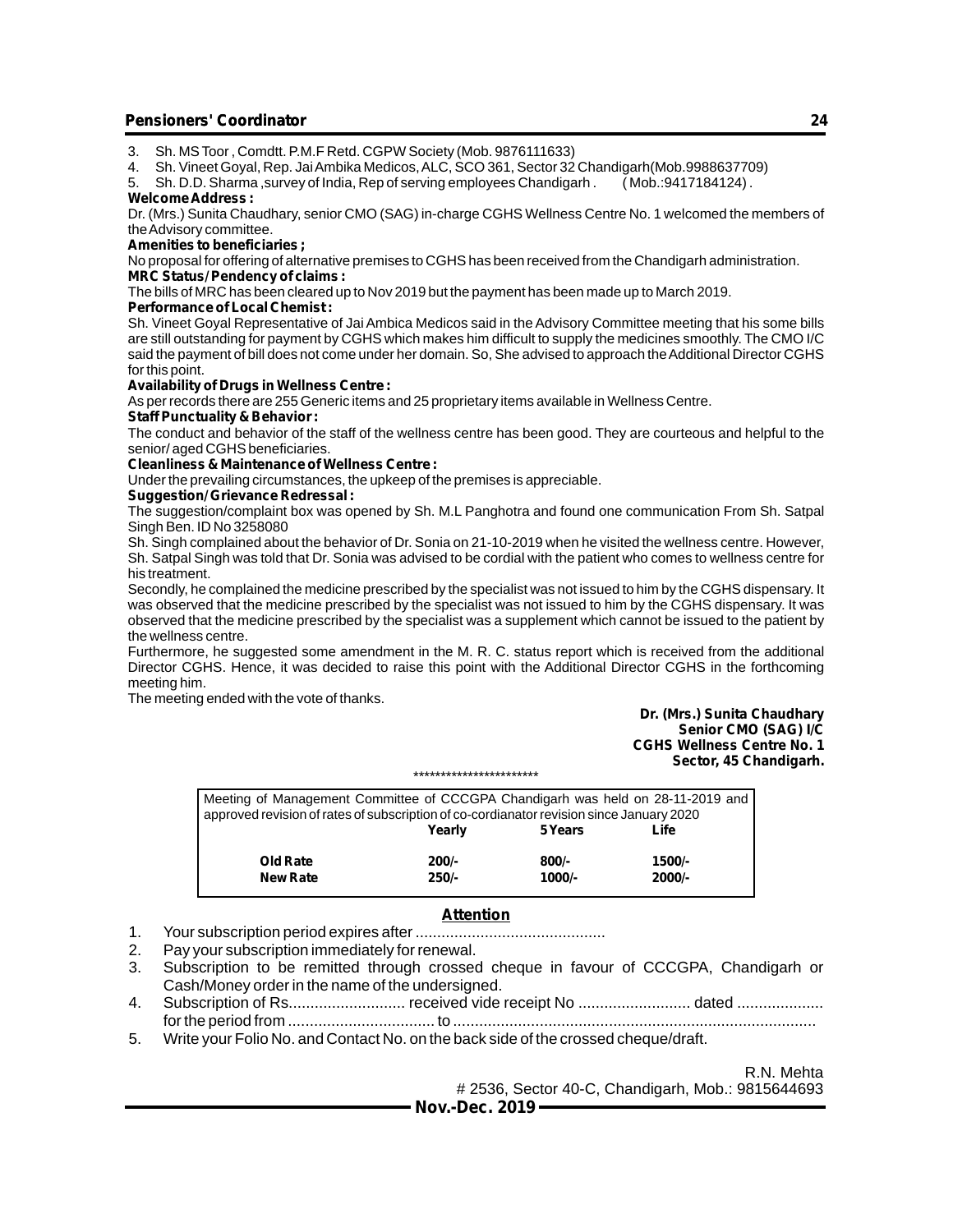## **GLIMPSES OF PENSIONERS DAY CELEBRATION BY CCCGPA CHANDIGARH**

**UE-HE LIFERNI** 

**HE-VIS STOR** 

**MFind** 

 $\hat{u}$ 









iller **LE** 

**Alberta**